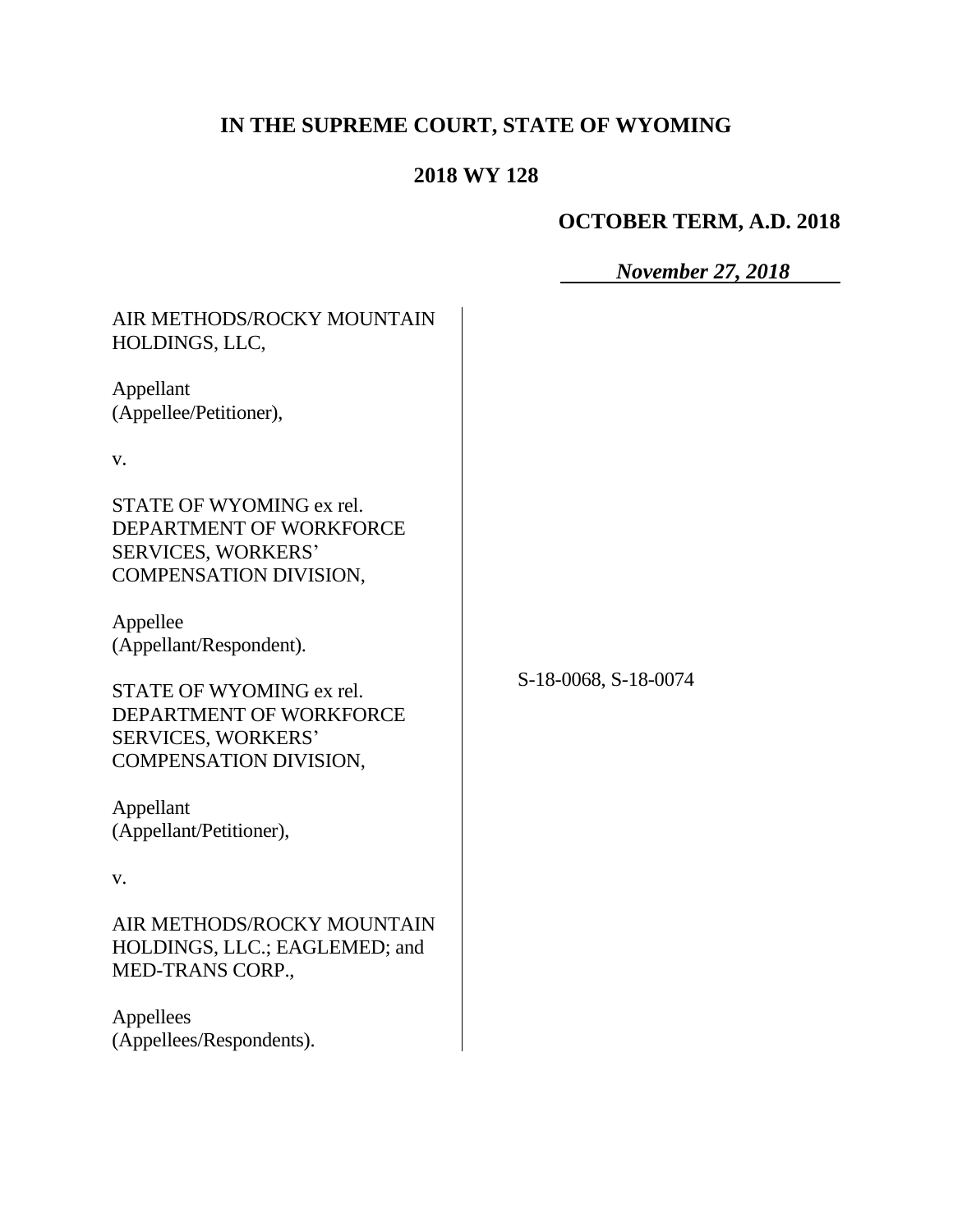#### *W.R.A.P. 12.09(b) Certification from the District Court of Laramie County* **The Honorable Catherine R. Rogers, Judge**

#### *Representing Air Methods/Rocky Mountain Holdings, LLC:*

Bradley T. Cave, P.C. of Holland & Hart LLP, Cheyenne, Wyoming; Matthew J. Smith, Christina F. Gomez, and Jessica J. Smith of Holland & Hart LLP, Denver, Colorado. Argument by Ms. Gomez.

#### *Representing State of Wyoming ex rel. Department of Workforce Services, Workers' Compensation Division:*

Peter K. Michael, Wyoming Attorney General; Daniel E. White, Deputy Attorney General; Kelly D. Mullen, Assistant Attorney General. Argument by Mr. White and Ms. Mullen.

#### *Representing EagleMed and Med-Trans Corp.:*

Richard A. Mincer and Khale J. Lenhart of Hirst Applegate, LLP, Cheyenne, Wyoming. Argument by Mr. Mincer.

#### *Before DAVIS, C.J., and BURKE\* , FOX, KAUTZ, and BOOMGAARDEN, JJ.*

*\* Justice Burke retired from judicial office effective October 8, 2018, and, pursuant to Article 5, § 5 of the Wyoming Constitution and Wyo. Stat. Ann. § 5-1-106(f) (LexisNexis 2017), he was reassigned to act on this matter on October 9, 2018.*

**NOTICE: This opinion is subject to formal revision before publication in Pacific Reporter Third. Readers are requested to notify the Clerk of the Supreme Court, Supreme Court Building, Cheyenne, Wyoming 82002, of any typographical or other formal errors so that correction may be made before final publication in the permanent volume.**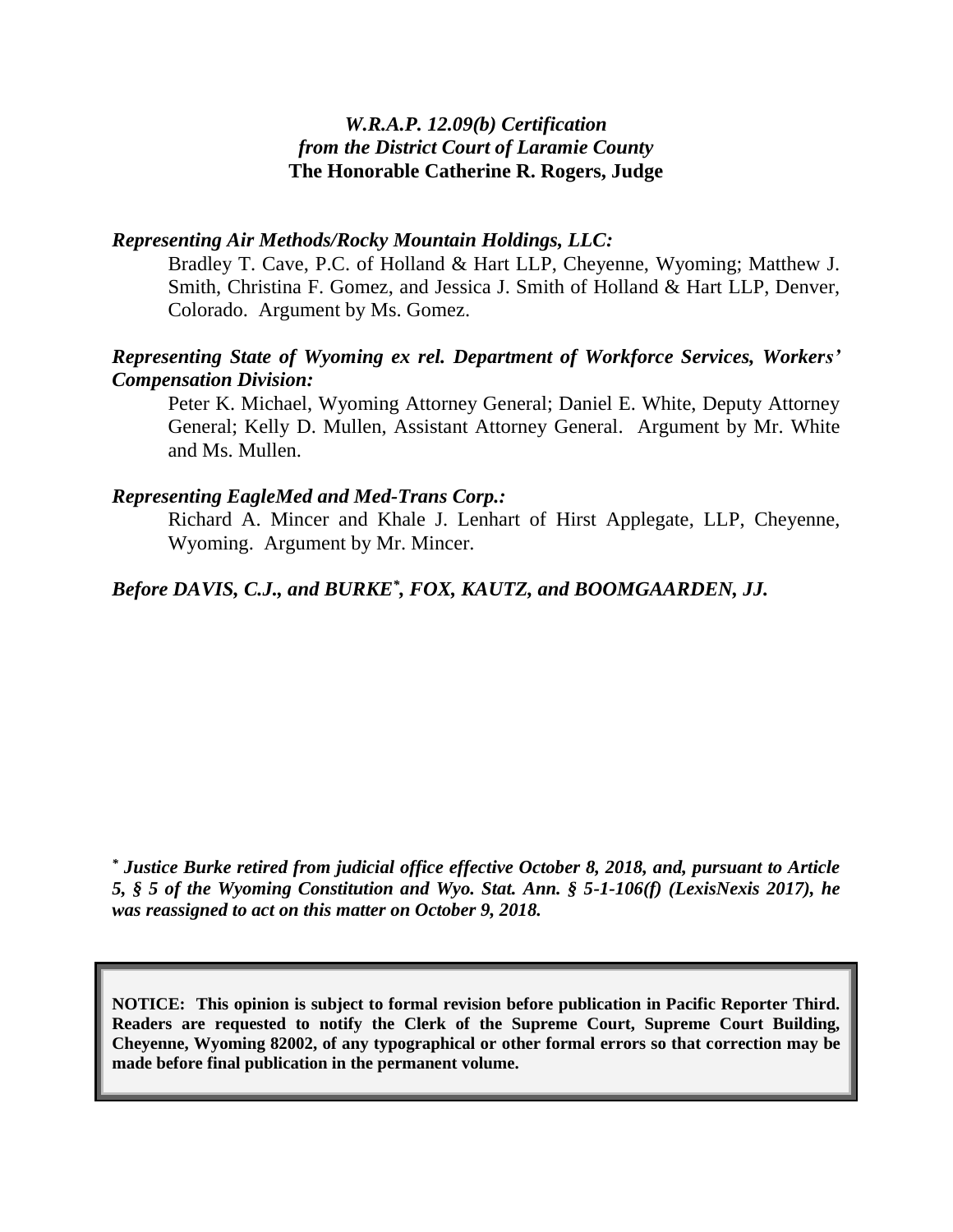#### **DAVIS**, **Chief Justice**.

[¶1] Air Methods/Rocky Mountain Holdings, LLC ("Air Methods"), EagleMed, LLC, and Med-Trans Corp. (collectively "Claimants") operate air ambulance services in Wyoming, and each separately filed claims with the Wyoming Workers' Compensation Division ("Division") for services they provided to injured workers. The Division approved the claims, but it paid only the amounts permitted by its fee schedule, which were significantly less than the amounts billed. Claimants separately appealed the Division's final determinations to the Office of Administrative Hearings ("OAH"), and the claims were consolidated for hearing.

[¶2] Following cross-motions for summary judgment, the OAH entered two orders. In its first order, the OAH granted summary judgment to Claimants and ruled that, in keeping with a federal ruling that the Airline Deregulation Act of 1978 ("ADA") preempted the Division's air ambulance fee schedule, the Division was required to pay the full amount billed by Claimants. In its second order, the OAH denied a motion by Air Methods for pre- and post-judgment interest on its claims. Both the Division and Air Methods appealed the respective adverse rulings, and the district court consolidated the appeals. We accepted certification of the consolidated appeals and now affirm both OAH orders.

#### **ISSUES**

[¶3] In challenging the OAH order on summary judgment, the Division presents four issues, which we condense and restate as:

> 1. Did the United States District Court for the District of Wyoming and the Tenth Circuit Court of Appeals err in ruling that the Division's fee schedule was preempted by the Airline Deregulation Act of 1978 due to a misunderstanding of state law governing reimbursement?

> 2. Did the OAH err in ruling that the federally preempted portions of Wyo. Stat. Ann. § 27-14-401(e) could be severed from the statute and that the severed statute remained enforceable and required the Division to pay Claimants' air ambulance charges in full?

> 3. In submitting their workers' compensation claims, were Claimants required to comply with both the workers' compensation claims procedure and the claims procedure established by Wyo. Stat. Ann. § 9-1-404 (requiring that "persons having claims against the state shall document the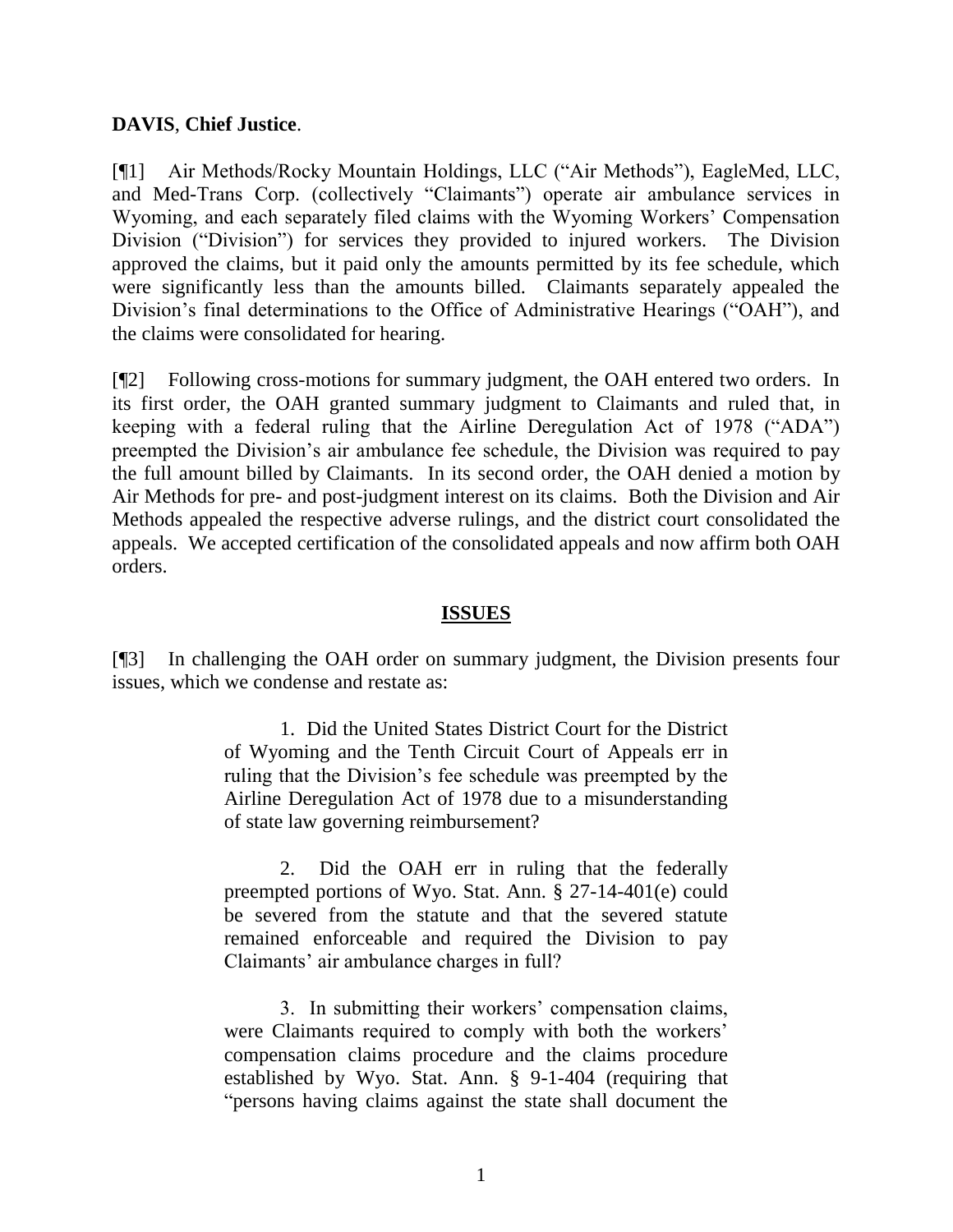claim and submit it to the state auditor within one (1) year after the claim accrues, to be audited, settled and acted upon.")?

[¶4] In challenging the OAH order denying its motion for pre- and post-judgment interest, Air Methods presents two issues which we restate as:

> 1. Did the OAH err in ruling that it lacked jurisdiction to rule on Air Methods' interest motion because the motion was filed after the Division filed its petition for judicial review of the summary judgment ruling?

> 2. Did the OAH err in ruling that even if it had jurisdiction to rule on the interest motion, it lacked authority to award interest on Air Methods' claims?

## **FACTS**

[¶5] This appeal stems from the Division's payment of charges for air ambulance services in accordance with Wyo. Stat. Ann. § 27-14-401(e), which provides that "[i]f transportation by ambulance is necessary, the division shall allow a reasonable charge for the ambulance service at a rate not in excess of the rate schedule established by the director." The material facts are not in dispute.

[¶6] Between 2012 and 2016, Claimants provided air ambulance services to numerous injured Wyoming workers covered under the Wyoming Worker's Compensation Act. Claimants submitted claims to the Division for those services, and the Division paid those claims. The Division's payments were made, however, in accordance with its statutorilydirected fee schedule and resulted in payments that were significantly less than the amounts billed. As a result, Air Methods billed a total of just under \$3 million for seventy claims during the period 2013-2016, and received payments totaling about \$423,000. EagleMed billed close to \$527,000 for thirteen claims during the period 2013- 2015, and received payments totaling about \$85,000. Med-Trans billed close to \$432,000 for twelve claims during the period 2012-2015, and received payments totaling about \$109,000.

[¶7] Claimants submitted objections to the underpayments, with each objection requesting a hearing and asserting that the Airline Deregulation Act ("ADA") barred application of the Division fee schedule to air ambulance billings. Around the time Claimants filed a complaint in federal court challenging the Division's fee schedule under the ADA, the Division referred the objections to the OAH for hearing. As a result of the federal action, the OAH stayed its proceedings "pending an anticipated judicial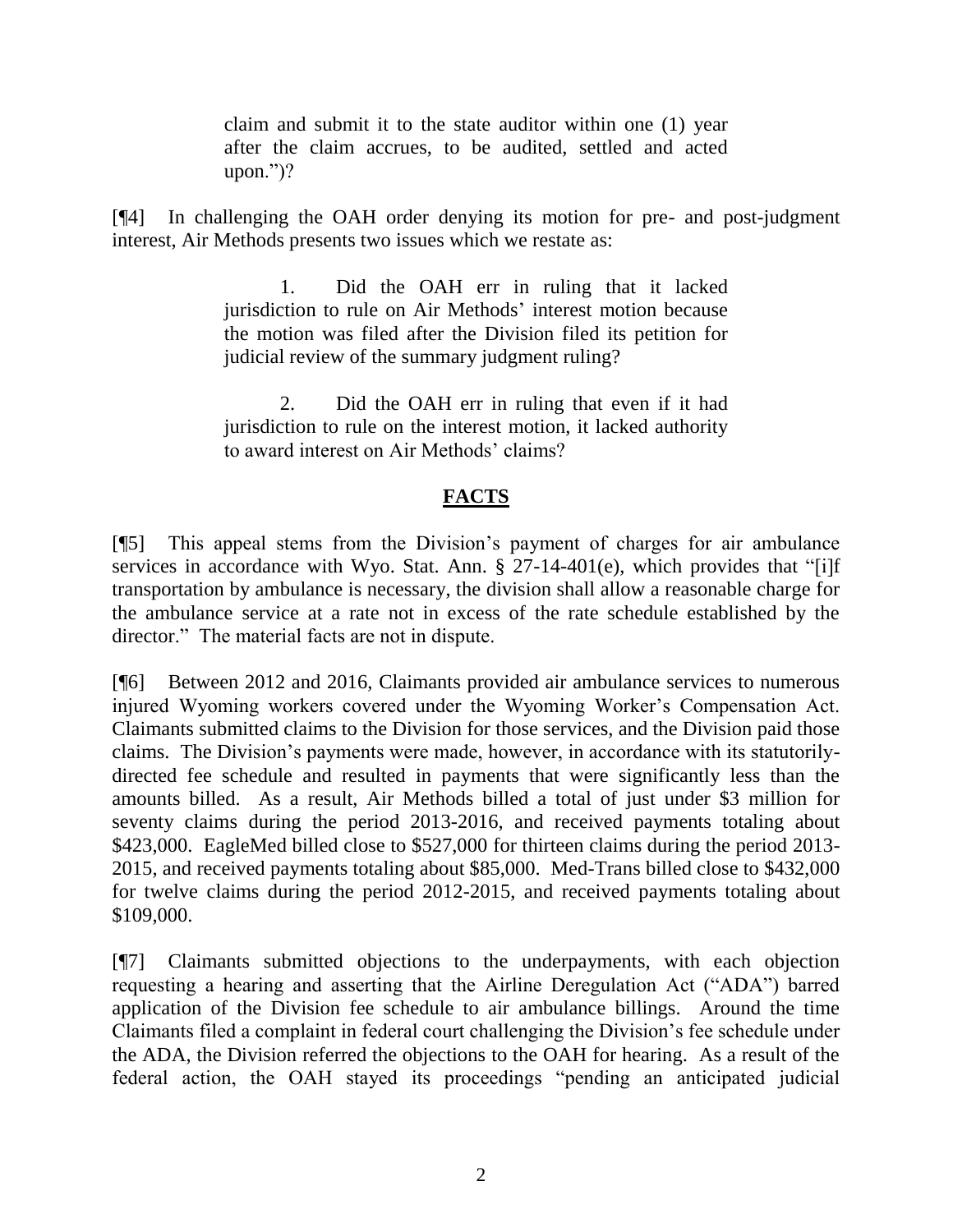adjudication of whether the Airline Deregulation Act preempts the [Division's] fee schedule."<sup>1</sup>

[¶8] On May 16, 2016, the District Court for the District of Wyoming issued a summary judgment ruling in favor of Claimants' preemption claim. *EagleMed, LLC v. Wyoming ex rel. Dep't of Workforce Serv., Workers' Comp. Div.*, 227 F.Supp.3d 1255, 1281 (D. Wyo. 2016). The federal district court ruled:

> [T]he Court concludes that the Airline Deregulation Act preempts [Wyoming Statute section 27-14-401\(e\)](http://www.westlaw.com/Link/Document/FullText?findType=L&pubNum=1000377&cite=WYSTS27-14-401&originatingDoc=Iae4687503bfa11e79253a50aa7145720&refType=SP&originationContext=document&vr=3.0&rs=cblt1.0&transitionType=DocumentItem&contextData=(sc.UserEnteredCitation)#co_pp_7fdd00001ca15) and Chapter 9, Section 8 of the Rules, Regulations and Fee Schedules of the Wyoming Workers' Compensation Division to the extent the statute and regulation set compensation that air ambulances may receive for their services. The state officials are permanently enjoined from enforcing the statute and regulation against air ambulance services.

*EagleMed*, 227 F.Supp.3d at 1281.

[¶9] The Division appealed the district court's decision to the United States Tenth Circuit Court of Appeals, and in the interim took the position that since it was enjoined from paying air ambulance providers according to its fee schedule, it was enjoined from paying them at all for their services. On August 16, 2016, the district court responded with an order directing "that the named state officials and their employees and agents are required to compensate air ambulance entities the full amount charged for air ambulance services." The court explained (record cites omitted):

> The defendants mischaracterize the effect of this Court's *Order Granting Plaintiffs' Motion for Summary Judgment and Order Denying Defendants' Motion for Summary Judgment* and *Judgment*. The defendants claim that this Court has enjoined them from paying the air ambulances any sum of money for services rendered. Such a result would reward the defendants for illegally enforcing its [sic] fee schedule for years. After rereading the *Order* and *Judgment*, it is readily apparent that the Court enjoined enforcement of the statute and regulation because the defendants were illegally regulating air ambulance rates. In fact, by violating this Court's *Order* and *Judgment* and not paying air

<sup>&</sup>lt;sup>1</sup> The OAH stay was entered on December 18, 2014, at which time only fifteen claims were pending before the OAH. The parties stipulated, and the OAH ordered, that the pending claims and any future similar claims would be considered after the federal ruling on preemption and that no party would be deemed to have waived the right to appeal application of the fee schedule while the stay was in place.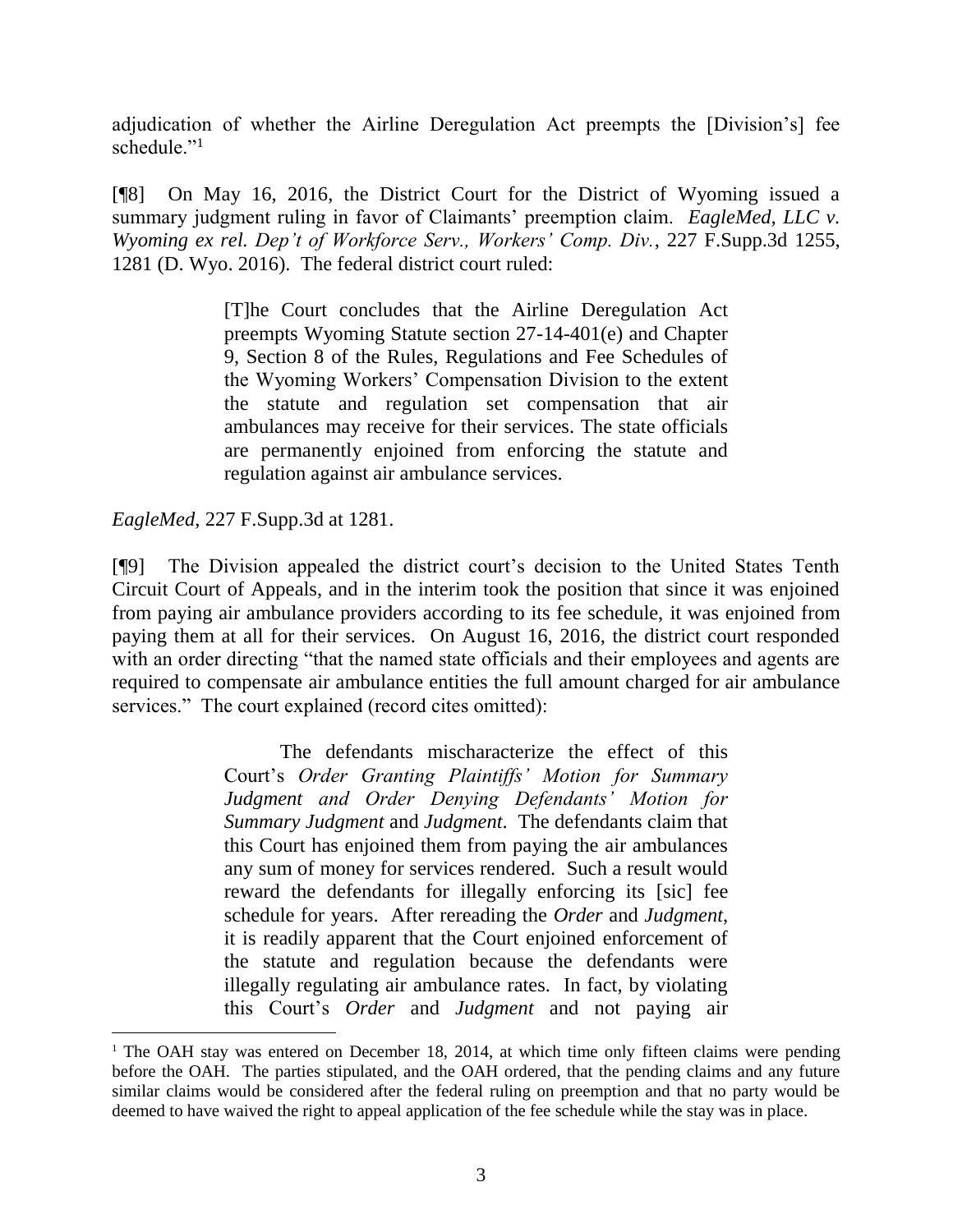ambulances for any services, the defendants are again regulating air ambulance rates, only more severely this time around. The defendants cannot set air ambulance rates. Because the defendants cannot do so, they must pay the air ambulance services whatever they charge.

[¶10] On October 7, 2016, Air Methods filed a motion with the OAH to lift the stay of the contested case proceeding. Air Methods renewed its motion on October 20, and on December 19, 2016, the OAH entered an order lifting the stay. The parties thereafter filed cross-motions for summary judgment, and on August 10, 2016, the OAH ruled in favor of Claimants. The OAH found that § 401(e) was severable, and that, as severed, it authorized payment outside the Division's fee schedule:

> [S]everability is the general rule and statutes should be found severable if the valid portions are sufficient in themselves to accomplish the purpose of the statute. [citations omitted] The general purpose of Wyoming Statute § 27-14-401(e) (LexisNexis) is to allow for the payment of ambulance services provided to injured Wyoming workers under the WC Act. The remaining valid portions of Wyoming Statute § 27-  $14-401(e)$  (LexisNexis) – "If transportation by ambulance is necessary, the division shall allow a . . . charge for the ambulance service" – are sufficient to accomplish the goal of paying for ambulance services provided to injured Wyoming workers covered by the WC Act. In other words, Wyoming Statute § 27-14-401(e) (LexisNexis) as preempted by the US District Court, allows for: (a) the payment of air ambulance charges for necessary transportation of workers' compensation claimants; and (b) the payment of reasonable ground ambulance charges for the necessary transportation of workers' compensation claimants in accordance with the Division's duly adopted fee schedule.

[¶11] Based on the federal preemption ruling and its finding of severability, the OAH ordered that "[t]he Air Ambulance Companies are entitled to reimbursement of the full amount of the air ambulance service charges submitted and billed to the Division in all of the consolidated claims before this Office." On September 1, 2017, the Division filed a petition for judicial review of the OAH ruling.

[¶12] On September 11, 2017, Air Methods filed a motion for pre- and post-judgment interest on its claims with the OAH. The Division opposed Air Methods' interest motion, contending that the OAH no longer had jurisdiction over the matter, and that the Worker's Compensation Act does not authorize payment of interest on claims. On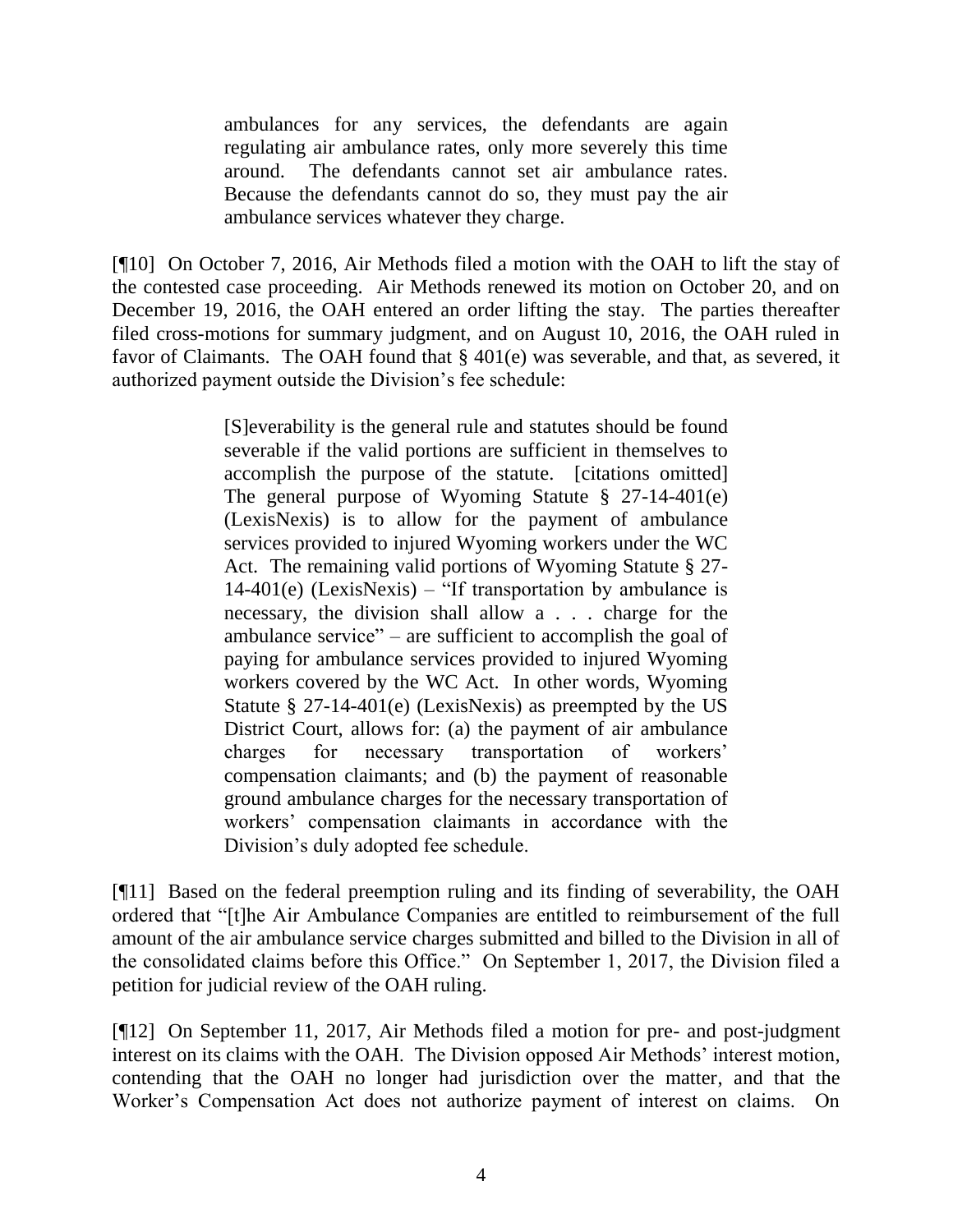October 20, 2017, the OAH entered an order denying the interest motion on grounds that the OAH lacked both jurisdiction and statutory authority to award interest on Air Methods' claims.

[¶13] On October 31, 2017, Air Methods filed a petition for judicial review of the OAH order denying its interest motion. On November 29, 2017, the district court entered an order consolidating the Division and Air Methods appeals, and on February 23, 2018, the court entered an order certifying the consolidated appeals to this Court. On March 27, 2018, this Court issued an order accepting the consolidated and certified appeals.

### **STANDARD OF REVIEW**

[¶14] This appeal presents only questions of law. We review an agency's conclusions of law *de novo* and will affirm only if those conclusions are in accordance with law. *Coggins v. State ex rel. Wyo. Dep't of Workforce Serv., Workers' Comp. Div.*, 2018 WY 77, ¶ 11, 421 P.3d 555, 559 (Wyo. 2018) (quoting *[Morris v. State ex rel. Dep't of](http://www.westlaw.com/Link/Document/FullText?findType=Y&serNum=2042803864&pubNum=0004645&originatingDoc=I7aa6ec70849a11e88d669565240b92b2&refType=RP&fi=co_pp_sp_4645_983&originationContext=document&vr=3.0&rs=cblt1.0&transitionType=DocumentItem&contextData=(sc.Search)#co_pp_sp_4645_983)  Workforce Servs., Workers' Comp. Div.*[, 2017 WY 119, ¶ 25, 403 P.3d 980, 987](http://www.westlaw.com/Link/Document/FullText?findType=Y&serNum=2042803864&pubNum=0004645&originatingDoc=I7aa6ec70849a11e88d669565240b92b2&refType=RP&fi=co_pp_sp_4645_983&originationContext=document&vr=3.0&rs=cblt1.0&transitionType=DocumentItem&contextData=(sc.Search)#co_pp_sp_4645_983) (Wyo. [2017\)\)](http://www.westlaw.com/Link/Document/FullText?findType=Y&serNum=2042803864&pubNum=0004645&originatingDoc=I7aa6ec70849a11e88d669565240b92b2&refType=RP&fi=co_pp_sp_4645_983&originationContext=document&vr=3.0&rs=cblt1.0&transitionType=DocumentItem&contextData=(sc.Search)#co_pp_sp_4645_983).

#### **DISCUSSION**

[¶15] We will first address the Division's appeal of the OAH summary judgment ruling (Appeal No. S-18-0074), following which we will address Air Methods' appeal of the OAH order denying its motion for pre- and post-judgment interest (No. S-18-0068).

### **I. Appeal No. S-18-0074**

[¶16] In appealing the OAH summary judgment ruling, the Division presents what we treat broadly as three arguments: A) the federal courts erred in their preemption analysis due to an error as to state law; B) the OAH erred in finding Wyo. Stat. Ann. § 27-14- 401(e) severable; and C) the OAH order directing payment to Claimants in full requires the Division to make a payment without an appropriation in violation of the Wyoming Constitution. We will address each in turn.

### **A. Federal Courts' Preemption Analysis**

[¶17] The Division's first argument on appeal is a challenge to the preemption ruling made by the federal district court and upheld by the Tenth Circuit. The Division contends that the preemption ruling was based on an incorrect interpretation of state law and that this Court should correct that alleged misstep by the federal courts. Claimants respond that this is a new argument on appeal that this Court should not consider, and because the argument represents a collateral attack on the federal rulings, it is also barred by the doctrines of collateral estoppel, *res judicata*, and judicial estoppel. We agree that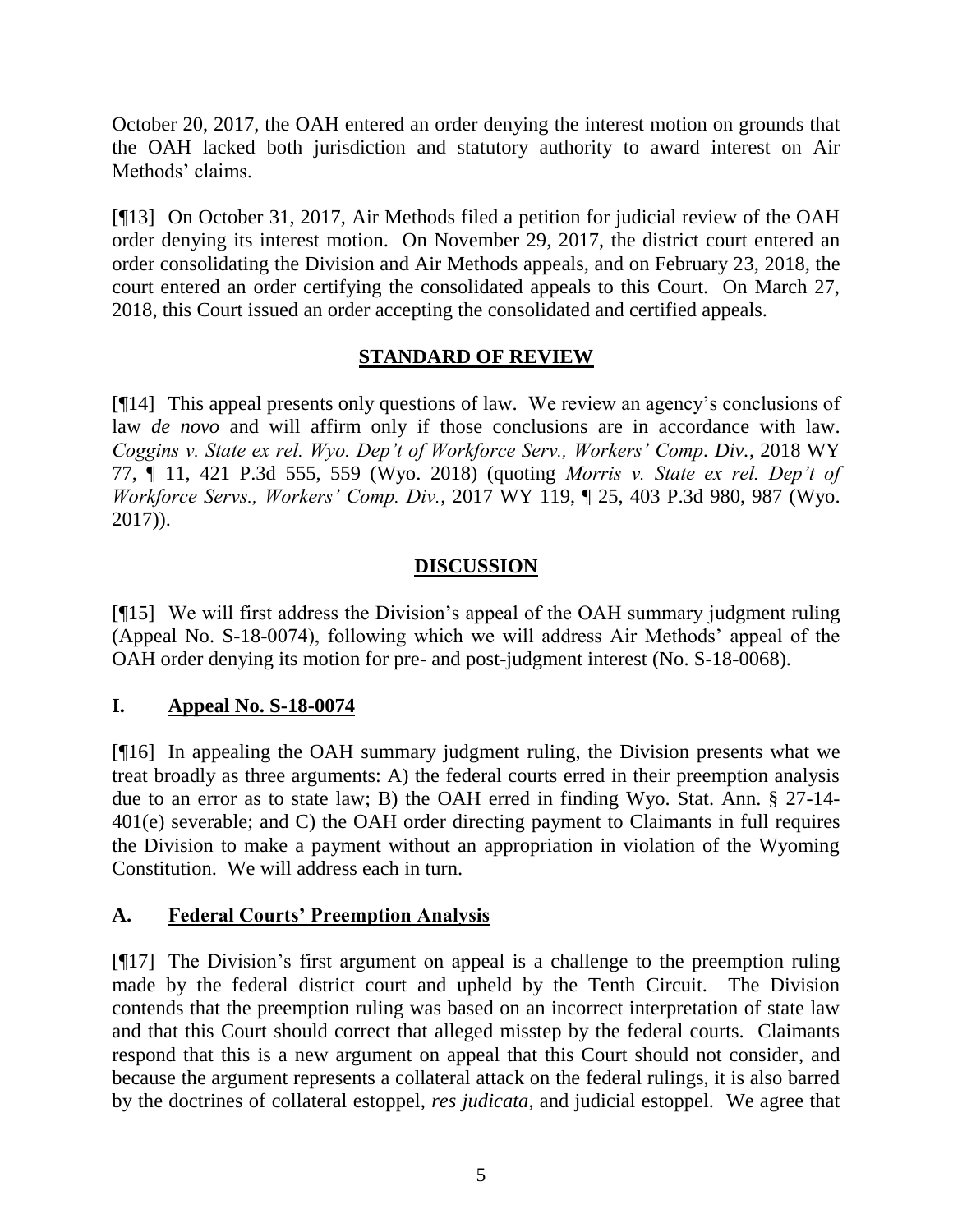the argument is one raised for the first time on appeal, and we therefore decline to consider it.<sup>2</sup>

[¶18] In support of its preemption argument, the Division points to Wyo. Stat. Ann. §  $27-14-501(a)$ , which defines the procedure for filing claims under the Act and prohibits a medical provider from billing an injured employee for any amount not covered by workers' compensation benefits—also known as balance billing. It argues that the error in the federal analysis was an assumption that the balance billing prohibition applies to air ambulance providers. According to the Division, the prohibition does not apply to air ambulance providers, so those providers may simply bill injured workers for the balance of any charge the Division only partially pays. Thus, the argument goes, since § 401(e) limits what the Division may pay, but not what the air ambulance may collect, the Act does not impermissibly regulate air ambulance rates.

[¶19] It is apparent from a reading of the federal decisions that this was not an argument that the Division presented to either the federal district court or the Tenth Circuit. In fact, it is clear that the Division's argument before the Tenth Circuit was that § 27-14-501(a) does prohibit Claimants from balance billing injured workers.

> Defendants contend that air-ambulance companies are free to either submit a bill to the Division for reimbursement at the rates established in the rate schedule, *agreeing in return not to bill any remaining unpaid amounts to the injured worker*, or to submit the entire bill to the injured worker for payment. \* \* \* Defendants contend that an air-ambulance provider does not "accept[] the case of an injured employee" until the provider chooses to present a claim to the Division, and it is only then, Defendants contend*, that the remainder of the statute kicks in and prohibits the provider from billing the injured employee for the expenses incurred*.

*EagleMed, LLC v. Cox*, 868 F.3d 893, 900 (10th Cir. 2017) (emphasis added).

l

[¶20] More importantly for our purposes, the Division did not raise this question in the OAH proceeding. At no point in the administrative proceedings did the Division question the federal preemption ruling or suggest to the OAH that it could avoid preemption of the fee schedule by ruling that § 501(a) permits Claimants to bill the balance of their charges to injured employees. In fact, the opposite is again true. In its summary judgment reply brief, the Division stated unequivocally, "The preemption ruling is not at issue in this proceeding." It repeated this position in its oral argument

<sup>2</sup> Because we reject the Division's argument as a new one on appeal, we need not address Claimants' other preclusion arguments.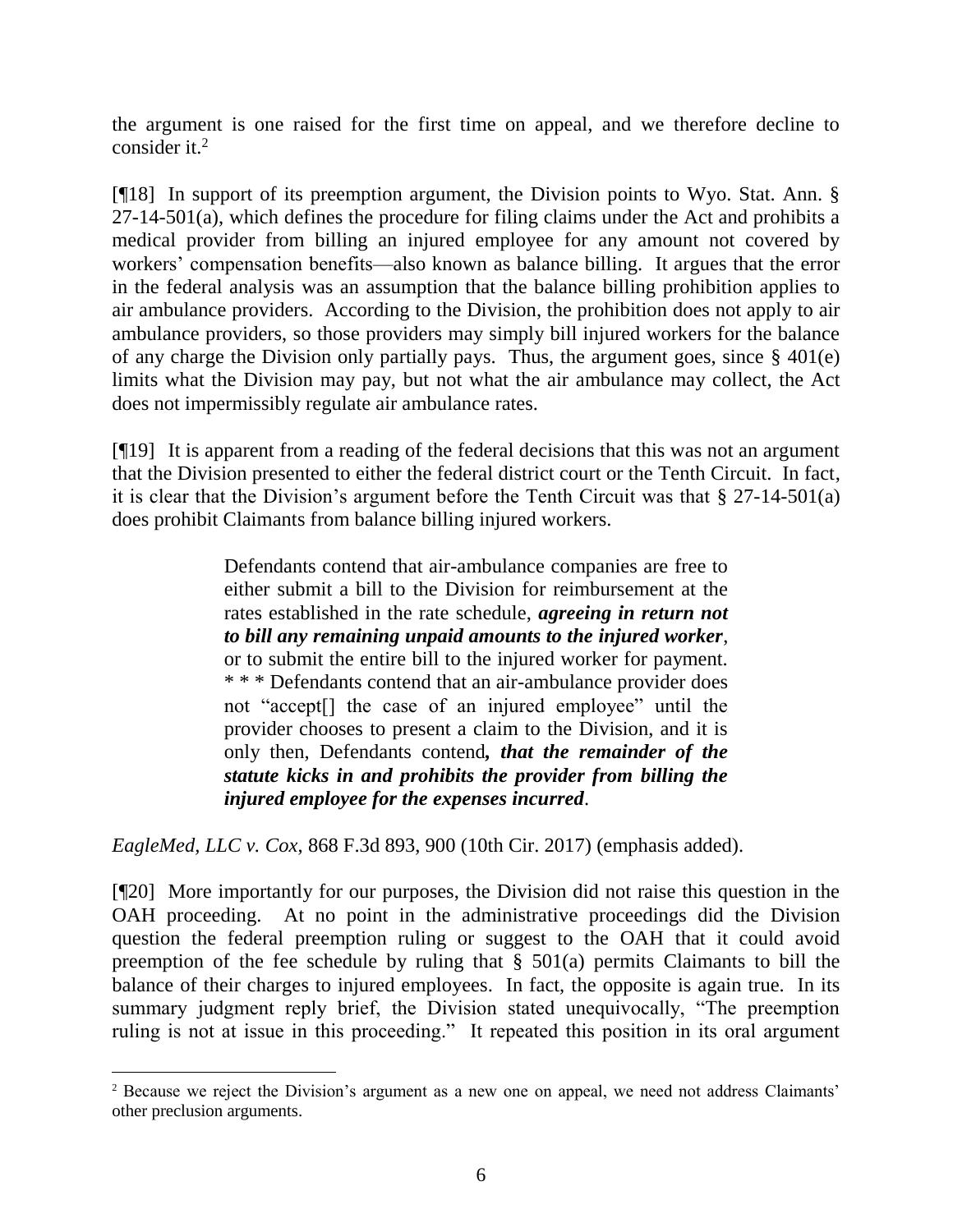before the OAH, stating in reference to its fee schedule, "[T]hose limitations have been preempted[.] . . . Those are gone. We all agree that those are preempted[.]"

[¶21] We have repeatedly held that in an appeal from an administrative ruling, we will not consider arguments not raised below.

> [Wyoming Rule of Appellate Procedure 12.09\(a\)](http://www.westlaw.com/Link/Document/FullText?findType=L&pubNum=1008793&cite=WYRRAPR12.09&originatingDoc=I485baa46b69f11e590d4edf60ce7d742&refType=LQ&originationContext=document&vr=3.0&rs=cblt1.0&transitionType=DocumentItem&contextData=(sc.Search)) limits an appellate court's review of administrative action to "issues set forth in the petition and raised before the agency." Accordingly, we have routinely held that, with the exception of jurisdictional or certain fundamental issues, issues raised for the first time on appeal from an administrative decision will not be considered. *[State ex rel. Dep't of Family Servs. v.](http://www.westlaw.com/Link/Document/FullText?findType=Y&serNum=2031152662&pubNum=0004645&originatingDoc=I485baa46b69f11e590d4edf60ce7d742&refType=RP&fi=co_pp_sp_4645_1162&originationContext=document&vr=3.0&rs=cblt1.0&transitionType=DocumentItem&contextData=(sc.Search)#co_pp_sp_4645_1162)  Kisling*[, 2013 WY 91, ¶ 14, 305](http://www.westlaw.com/Link/Document/FullText?findType=Y&serNum=2031152662&pubNum=0004645&originatingDoc=I485baa46b69f11e590d4edf60ce7d742&refType=RP&fi=co_pp_sp_4645_1162&originationContext=document&vr=3.0&rs=cblt1.0&transitionType=DocumentItem&contextData=(sc.Search)#co_pp_sp_4645_1162) P.3d 1157, 1162 (Wyo. [2013\);](http://www.westlaw.com/Link/Document/FullText?findType=Y&serNum=2031152662&pubNum=0004645&originatingDoc=I485baa46b69f11e590d4edf60ce7d742&refType=RP&fi=co_pp_sp_4645_1162&originationContext=document&vr=3.0&rs=cblt1.0&transitionType=DocumentItem&contextData=(sc.Search)#co_pp_sp_4645_1162) *[BP Am. Prod. Co. v. Dep't of Revenue](http://www.westlaw.com/Link/Document/FullText?findType=Y&serNum=2008680455&pubNum=0004645&originatingDoc=I485baa46b69f11e590d4edf60ce7d742&refType=RP&fi=co_pp_sp_4645_462&originationContext=document&vr=3.0&rs=cblt1.0&transitionType=DocumentItem&contextData=(sc.Search)#co_pp_sp_4645_462)*, 2006 WY 27, ¶ [18, 130 P.3d 438, 462 \(Wyo.](http://www.westlaw.com/Link/Document/FullText?findType=Y&serNum=2008680455&pubNum=0004645&originatingDoc=I485baa46b69f11e590d4edf60ce7d742&refType=RP&fi=co_pp_sp_4645_462&originationContext=document&vr=3.0&rs=cblt1.0&transitionType=DocumentItem&contextData=(sc.Search)#co_pp_sp_4645_462) 2006).

*Crofts v. State ex rel. Dep't of Game and Fish*, 2016 WY 4, ¶ 15, 367 P.3d 619, 623 (Wyo. 2016).

[¶22] The correctness of the federal preemption ruling was not the question before the OAH, and we therefore find no basis to view the Division's question concerning the federal interpretation of Wyo. Stat. Ann. § 27-14-501(a) as a fundamental issue demanding this Court's attention. We instead view the Division's argument as simply a shift in its theory on the preemption question, and we therefore decline to address the argument. *See Crofts*, ¶ 19, 367 P.3d at 624 ("This court has taken a dim view of a litigant trying a case on one theory and appealing it on another. . . . Parties are bound by the theories they advanced below.").

## **B. Severability of Wyo. Stat. Ann. § 27-14-401(e)**

[ $[$ [23] The crux of the Division's appeal is the severability of § 401(e), which provides:

If transportation by ambulance is necessary, the division shall allow a reasonable charge for the ambulance service at a rate not in excess of the rate schedule established by the director under the procedure set forth for payment of medical and hospital care.

Wyo. Stat. Ann. § 27-14-401(e) (LexisNexis 2017).

[¶24] The OAH ruled that § 401(e) is severable and that, as severed, it required the Division to pay Claimants in full.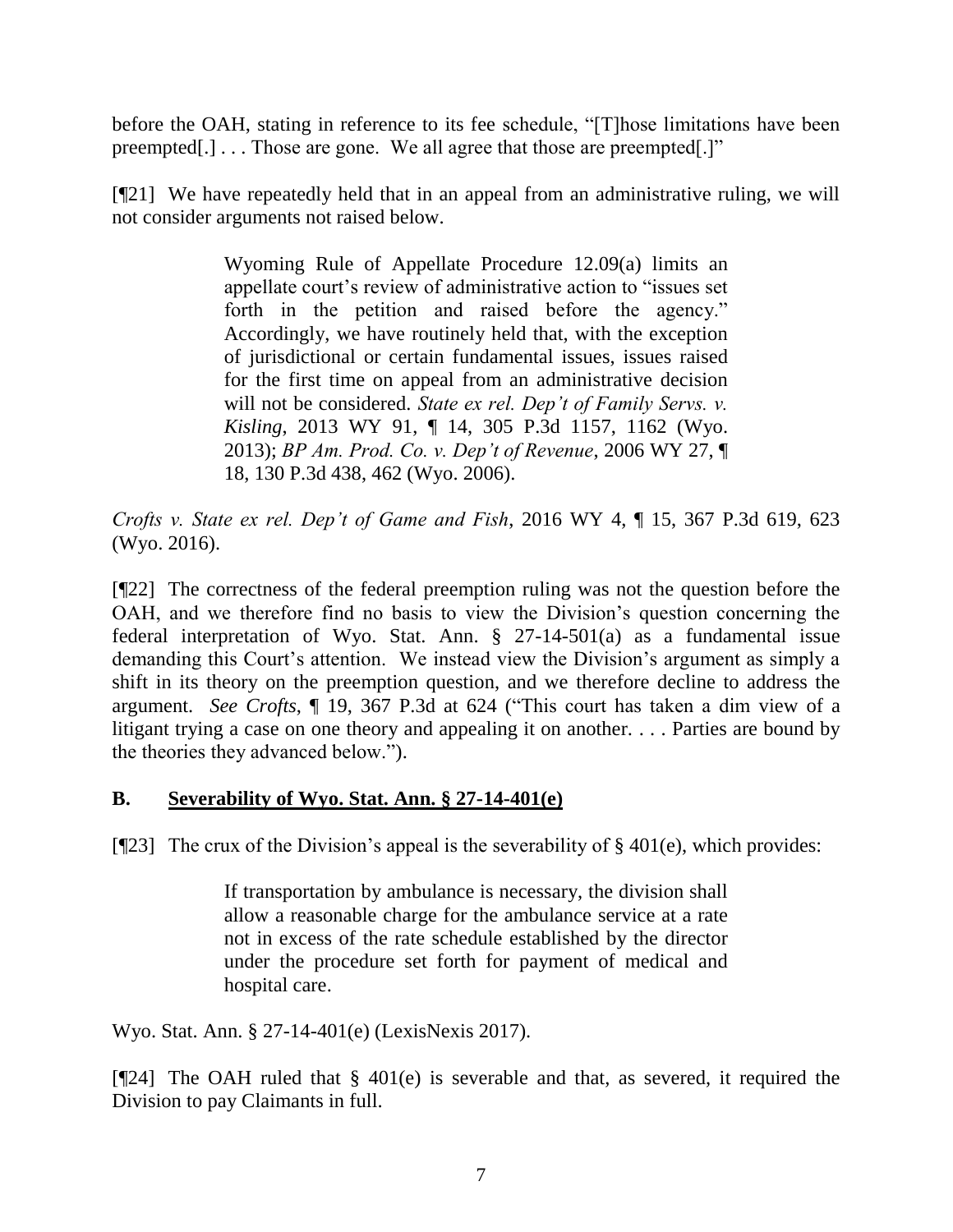20. The Air Ambulance Companies contended this Hearing Examiner must simply apply the US District Court's ruling and order the Division to compensate the Air Ambulance Companies the full amount charged for their air ambulance services provided to the claimants. . . .

21. This Hearing Examiner agrees with the Air Ambulance Companies. Simply put, the US District Court's Judgment, Amended Judgment, and the US District Court Judge's in court statements plainly direct that this Office's decision regarding the claimants is governed by its ruling. The US District Court clearly declared that  $\lceil \frac{8}{9} \cdot 401(e) \rceil$  is severable when it ruled that the statute is preempted "*to the extent* the statute and regulation set compensation that air ambulances may receive for their services." Because the US District Court ruled that  $\lceil \S \rceil$  401(e)] is severable, the Division's first two arguments – this Office lacks authority to create a new medical benefit and there is no authority to pay any air ambulance fees because [§ 401(e)] is completely void – are not persuasive. This Office need not create a new medical benefit because the statute, as severed, authorizes payment of air ambulance charges. . . . As the Division recognized by its appeal of the US District Court Judgment and Amended Judgment to the Tenth Circuit, this Office is not the proper venue to challenge a ruling of a federal court. Therefore, this Hearing Examiner is compelled to comply with the US District Court's Judgment and Amended Judgment.

22. Moreover, [§ 401(e)] is severable [under Wyo. Stat. Ann. § 8-1-103(a)(viii)]. . . . This statutory section has been interpreted to mean that severability is the general rule and statutes should be found severable if the valid portions are sufficient in themselves to accomplish the purpose of the statute. [citations omitted] The general purpose of  $\lbrack \S 401(e) \rbrack$ is to allow for the payment of ambulance services provided to injured Wyoming workers under the WC Act. The remaining valid portions of  $\lbrack \S 401(e) \rbrack$  – "If transportation by ambulance is necessary, the division shall allow a . . . charge for the ambulance service" – are sufficient to accomplish the goal of paying for ambulance services provided to injured Wyoming workers covered by the WC Act. In other words,  $[\S 401(e)]$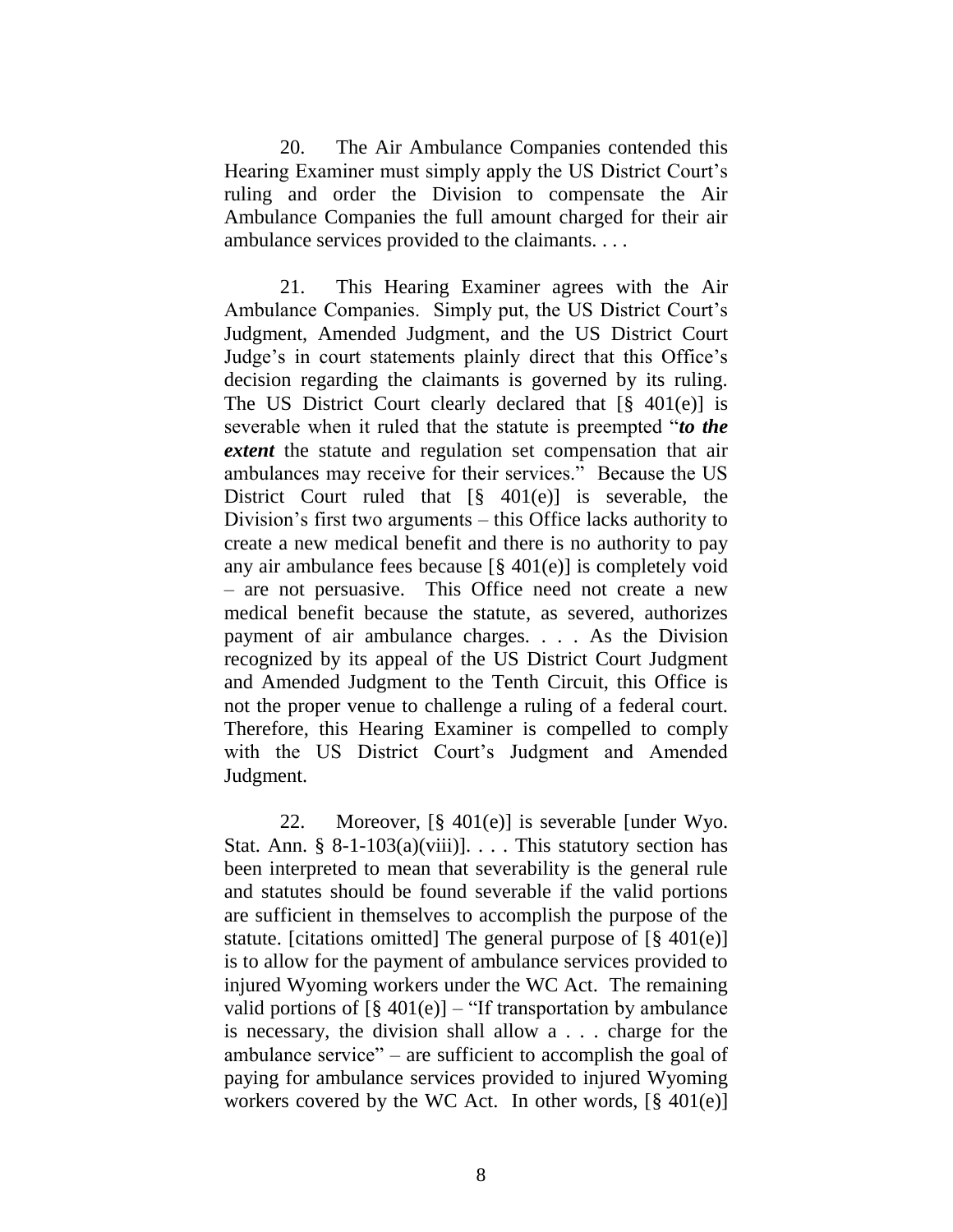as preempted by the US District Court, allows for: (a) the payment of air ambulance charges for necessary transportation of workers' compensation claimants; and (b) the payment of reasonable ground ambulance charges for the necessary transportation of workers' compensation claimants in accordance with the Division's duly adopted fee schedule.

[¶25] The Division contends that the OAH erred in relying on the federal district court ruling to find that § 401(e) is severable and requires the Division to pay Claimants in full because the Tenth Circuit, subsequent to the OAH ruling, overturned the relevant parts of the district court ruling. It further argues that the OAH erred in applying state law to find the statute severable. We find the OAH severability ruling to be in keeping with state law and therefore affirm.

[¶26] Because the federal preemption rulings provide the backdrop for the severability question, we begin our discussion there. We will then turn to the question of severability under state law.

## **1. Federal Rulings**

[ $[$ 27] On the question of the ADA's preemption of § 401(e) and the Division's fee schedule, the federal district court issued a judgment and an amended judgment. In its initial judgment, the court held that the ADA preempted § 401(e) and the fee schedule to the extent they regulated air ambulance rates, and it enjoined their enforcement against air ambulance providers. In its amended judgment, the district court extended the injunctive relief and ordered the Division to pay air ambulance providers the full amount of their charges. *EagleMed*, 868 F.3d at 896-97. The Tenth Circuit upheld the preemption ruling but scaled back the injunction.

> We **AFFIRM** the district court's legal ruling that [Wyoming](http://www.westlaw.com/Link/Document/FullText?findType=L&pubNum=1000377&cite=WYSTS27-14-401&originatingDoc=I671afc20877311e79657885de1b1150a&refType=SP&originationContext=document&vr=3.0&rs=cblt1.0&transitionType=DocumentItem&contextData=(sc.UserEnteredCitation)#co_pp_7fdd00001ca15)  [Statute Section 27-14-401\(e\)](http://www.westlaw.com/Link/Document/FullText?findType=L&pubNum=1000377&cite=WYSTS27-14-401&originatingDoc=I671afc20877311e79657885de1b1150a&refType=SP&originationContext=document&vr=3.0&rs=cblt1.0&transitionType=DocumentItem&contextData=(sc.UserEnteredCitation)#co_pp_7fdd00001ca15) and its associated rate schedule are precluded to the extent that they set forth a mandatory maximum reimbursement rate for air-ambulance claims. We also **AFFIRM** the initial order of injunctive relief entered in the district court's initial judgment, permanently enjoining Defendants from enforcing the rate schedule against airambulance services. We **REVERSE** the amended judgment and the overbroad injunctive relief entered therein, leaving it for the state officials to determine, as a matter of state law, how Wyoming can and should administer its workers' compensation program within the limitations set by federal law.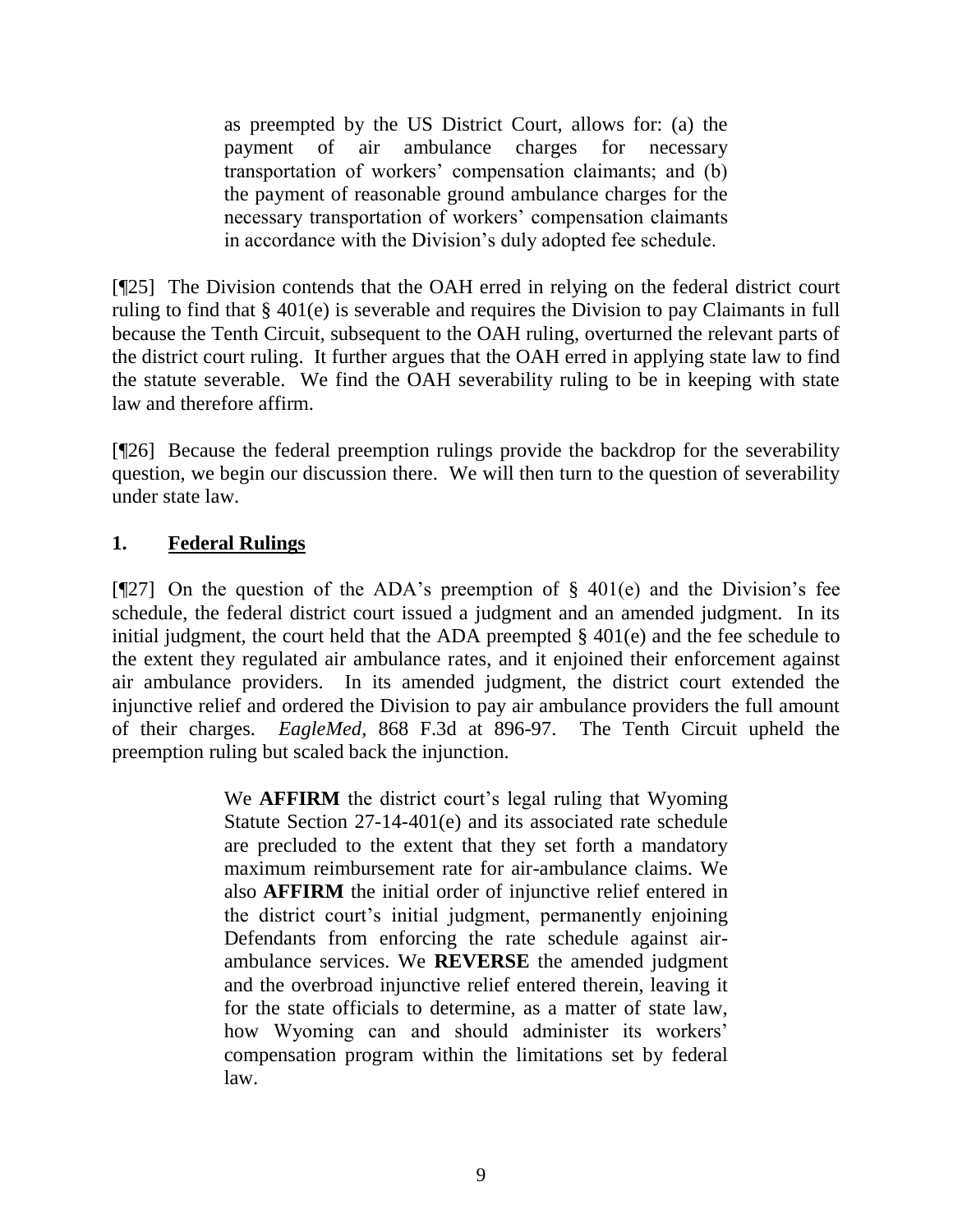*EagleMed*, 868 F.3d at 907.

[¶28] The court explained its partial reversal of the injunctive relief as a matter of federal comity.

> In fashioning injunctive relief against a state agency or official, a district court must ensure that the relief ordered is "no broader than necessary to remedy the [federal] violation." *Toussaint v. McCarthy*[, 801 F.2d 1080, 1086-87 \(9th Cir.](http://www.westlaw.com/Link/Document/FullText?findType=Y&serNum=1986148615&pubNum=0000350&originatingDoc=I671afc20877311e79657885de1b1150a&refType=RP&fi=co_pp_sp_350_1086&originationContext=document&vr=3.0&rs=cblt1.0&transitionType=DocumentItem&contextData=(sc.UserEnteredCitation)#co_pp_sp_350_1086)  [1986\)](http://www.westlaw.com/Link/Document/FullText?findType=Y&serNum=1986148615&pubNum=0000350&originatingDoc=I671afc20877311e79657885de1b1150a&refType=RP&fi=co_pp_sp_350_1086&originationContext=document&vr=3.0&rs=cblt1.0&transitionType=DocumentItem&contextData=(sc.UserEnteredCitation)#co_pp_sp_350_1086) (citations omitted). Moreover, "[a] federal court may not enjoin a state official to follow state law." *[Id](http://www.westlaw.com/Link/Document/FullText?findType=Y&serNum=1986148615&pubNum=0000350&originatingDoc=I671afc20877311e79657885de1b1150a&refType=RP&originationContext=document&vr=3.0&rs=cblt1.0&transitionType=DocumentItem&contextData=(sc.UserEnteredCitation))*. "Fundamental precepts of comity and federalism admit of no other rule." *Knop v. Johnson*[, 977 F.2d 996, 1008 \(6th Cir.](http://www.westlaw.com/Link/Document/FullText?findType=Y&serNum=1992178777&pubNum=0000350&originatingDoc=I671afc20877311e79657885de1b1150a&refType=RP&fi=co_pp_sp_350_1008&originationContext=document&vr=3.0&rs=cblt1.0&transitionType=DocumentItem&contextData=(sc.UserEnteredCitation)#co_pp_sp_350_1008)  [1992\).](http://www.westlaw.com/Link/Document/FullText?findType=Y&serNum=1992178777&pubNum=0000350&originatingDoc=I671afc20877311e79657885de1b1150a&refType=RP&fi=co_pp_sp_350_1008&originationContext=document&vr=3.0&rs=cblt1.0&transitionType=DocumentItem&contextData=(sc.UserEnteredCitation)#co_pp_sp_350_1008)

> In this case, the only federal violation that occurred was Wyoming's enactment and application of a statute which provided that ambulance providers, including air-ambulance providers, would be reimbursed in accordance with a fixed rate schedule. The injunctive relief ordered in the district court's initial judgment—enjoining Defendants from enforcing the preempted statute and rate schedule, as they related to air-ambulance claims—was sufficient to remedy this federal violation.

> The district court's amended judgment, on the other hand, went well beyond what was necessary to remedy the federal violation, placing an affirmative duty on state officials to reimburse in full all air-ambulance claims submitted to the Workers' Compensation Division. However, any such possible duty would exist as a creation only of state, not federal, law. Plaintiffs have not identified a single provision in the Airline Deregulation Act or any other federal statute which would require Defendants to make any payment of airambulance claims whatsoever, much less payment at whatever rates Plaintiffs choose to charge them. The question of how Defendants should administer the state Worker's Compensation Act without enforcing the preempted rate schedule against air-ambulance carriers is a question of state law, and any duty to pay the claims remains a state duty, not a federal duty.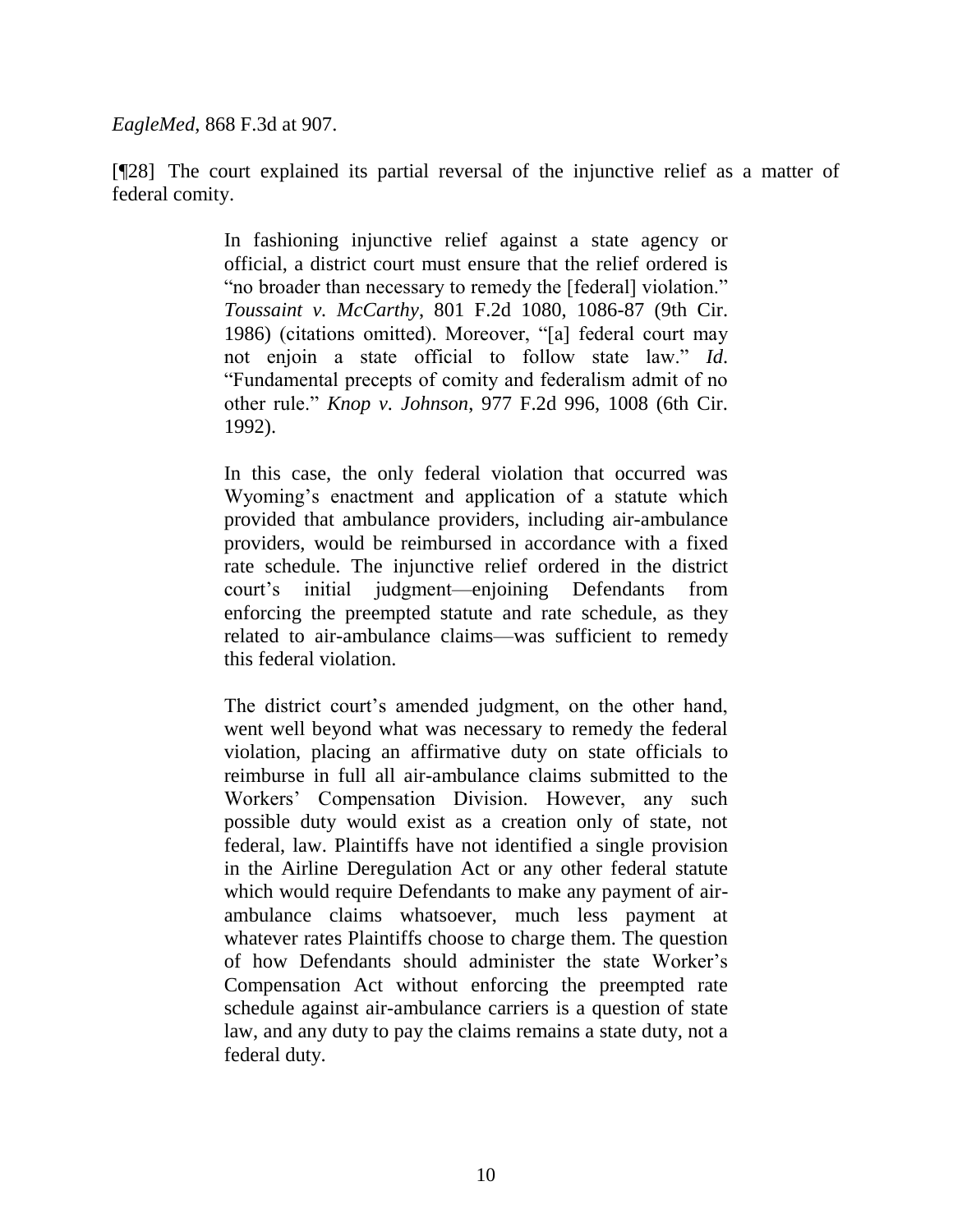Federal law establishes no duty for states to pay the airambulance claims of injured workers who are covered by state workers' compensation statutes. To the extent that Defendants may be required to pay such claims, it is state law, not federal law, that requires such action, and we reiterate that "[a] federal court may not enjoin a state official to follow state law." *Toussaint*[, 801 F.2d at 1087.](http://www.westlaw.com/Link/Document/FullText?findType=Y&serNum=1986148615&pubNum=0000350&originatingDoc=I671afc20877311e79657885de1b1150a&refType=RP&fi=co_pp_sp_350_1087&originationContext=document&vr=3.0&rs=cblt1.0&transitionType=DocumentItem&contextData=(sc.UserEnteredCitation)#co_pp_sp_350_1087) The district court thus abused its discretion when it entered its amended judgment requiring Defendants to reimburse in full all airambulance claims received by the Division.

*EagleMed*, 868 F.3d at 905-06 (footnote omitted).

[¶29] While the OAH's reliance on the district court rulings was understandable, the question of severability, as the Tenth Circuit implicitly recognized, is one of state law. *See Rutti v. State*, 2004 WY 133, ¶ 15, 100 P.3d 394, 403 (Wyo. 2004) ("Whether or not provisions of a statute are severable is a matter of state law."). Thus, to the extent the OAH relied on the federal district court rulings as a basis for finding § 401(e) severable and for ordering full payment of the air ambulance claims, that was error.

[¶30] Although we find error in the OAH reliance on the district court judgments to find § 401(e) severable, the OAH also ruled that as a matter of state law, § 401(e) was severable and required payment in full. With that ruling, we agree.

### **2. Severability of § 403(e) under State Law**

[¶31] Wyo. Stat. Ann. § 8-1-103 prescribes the rules of construction for Wyoming statutes. Concerning severability, it provides:

> (a) The construction of all statutes of this state shall be by the following rules, unless that construction is plainly contrary to the intent of the legislature:

> > \* \* \* \*

(viii) If any provision of any act enacted by the Wyoming legislature or its application to any person or circumstance is held invalid, the invalidity does not affect other provisions or applications of the act which can be given effect without the invalid provision or application, and to this end the provisions of any such act are severable[.]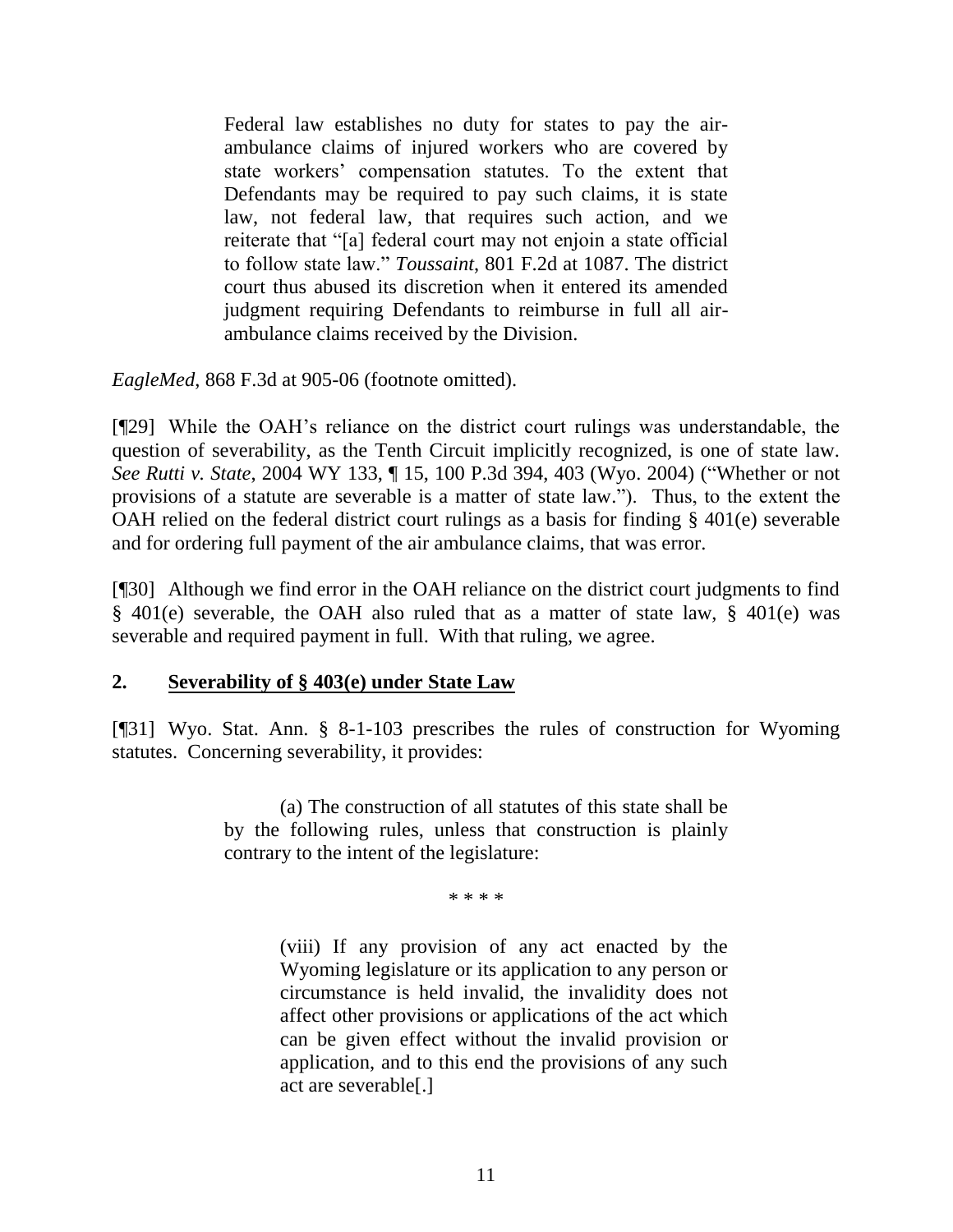Wyo. Stat. Ann. § 8-1-103(a)(viii) (LexisNexis 2017).

[¶32] The Division first argues that § 8-1-103(a)(viii) should not be regarded as a binding rule of law.

> Wyoming Statute 8-1-103 should not be regarded as a positive rule of law. Similar statutes are generally regarded as a statutory codification of one canon of statutory construction. "The principle of separability is sometimes enacted as general law applicable to all acts subsequently adopted in a state irrespective of whether such acts contain their own separability clauses. Courts consider these clauses to be codifications of general rules of interpretation and not binding as fixed rules of law." Volume 2, Norman J. Singer & J.D. Shambie Singer, *Sutherland on Statutes and Statutory Construction* § 44:11 (7th ed. 2009).

[ $[$ ]33] We agree that § 8-1-103(a)(viii) is a rule of statutory interpretation, but this Court has nonetheless treated the rule as a binding directive from the legislature. *Gordon v. State*, 2018 WY 32, ¶ 59, 413 P.3d 1093, 1110 (Wyo. 2018) ("The Wyoming legislature has directed us to attempt to salvage such portions of otherwise unconstitutional legislation it enacts as we can[.]"); *Jones v. State*, 2007 WY 201, ¶ 7, 173 P.3d 379, 385 (Wyo. 2007) (citing statute and observing, "Severability, then, is the general rule."). We see no reason to depart from our longstanding view of § 8-1-103(a)(viii) as binding and will thus proceed accordingly.

[¶34] In keeping with our general rule of severability, we begin with the premise that a statute is severable unless "plainly contrary to the intent of the legislature." Wyo. Stat. Ann. § 8-1-103(a). This allows "for the severability of statutory provisions that are determined to be invalid if the valid portions are sufficient in themselves to accomplish the purpose of the statute." *Rutti*, ¶ 16, 100 P.3d at 403. The question is whether the statute can be enforced even if the invalid portions are severed from the statute or whether "the several parts are so interdependent that the main purpose of the law would fail by reason of the invalidity of a part." *Id*. ¶ 17, 100 P.3d at 404 (quoting *[McFarland](http://www.westlaw.com/Link/Document/FullText?findType=Y&serNum=1935104274&pubNum=661&originatingDoc=Id24cee0cad9d11dcb6a3a099756c05b7&refType=RP&fi=co_pp_sp_661_416&originationContext=document&vr=3.0&rs=cblt1.0&transitionType=DocumentItem&contextData=(sc.Search)#co_pp_sp_661_416)  v. City of Cheyenne*, [48 Wyo. 86, 99, 42 P.2d 413, 416 \(1935\)\)](http://www.westlaw.com/Link/Document/FullText?findType=Y&serNum=1935104274&pubNum=661&originatingDoc=Id24cee0cad9d11dcb6a3a099756c05b7&refType=RP&fi=co_pp_sp_661_416&originationContext=document&vr=3.0&rs=cblt1.0&transitionType=DocumentItem&contextData=(sc.Search)#co_pp_sp_661_416) (internal alterations omitted).

[ $[$ ][35] The parties agree that with the preempted portions of § 401(e) severed from the statute, it would read, as applied to air ambulance providers: "If transportation by ambulance is necessary, the division shall allow a charge for the ambulance service." The question then is whether the statute, so severed, is plainly contrary to legislative intent or fails to accomplish the main purpose of the law. We answer both questions in the negative.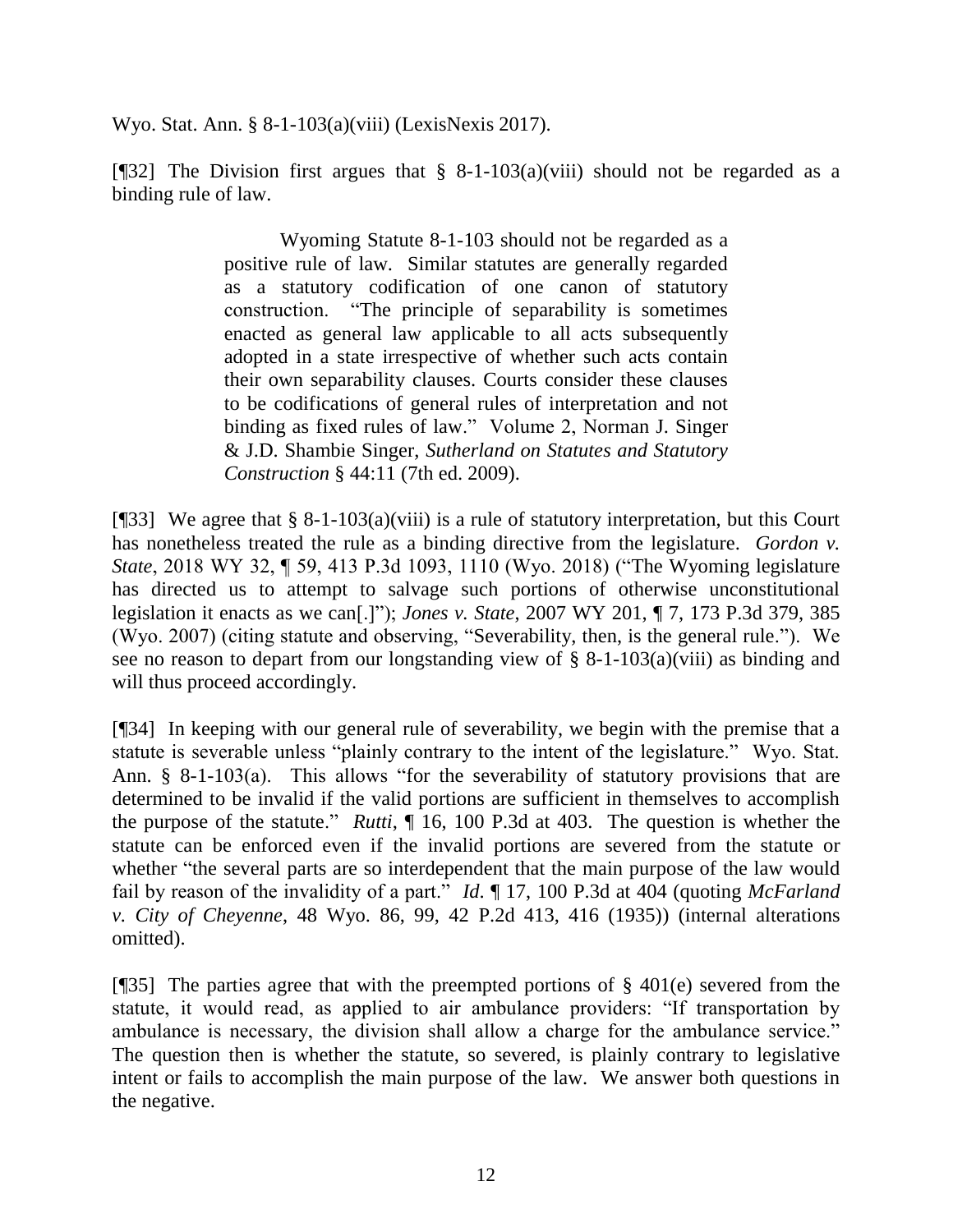[¶36] Unquestionably, the legislature is concerned with and attentive to cost control measures for Wyoming's workers' compensation program. *See, e.g.*, Wyo. Stat. Ann. § 27-14-101(b) (expressing legislative intent to provide workers' compensation at reasonable cost to employers); Wyo. Stat. Ann. § 27-14-802(a) (director's general authority to establish fee schedules for medical and hospital care). Cost control is not, however, the purpose of the Worker's Compensation Act. The purpose of the Act is to provide quick and efficient delivery of benefits to injured workers, and we have recognized that this goal takes precedence over cost control.

> We interpret both the constitutional provision and the statutory scheme in a way that gives effect to the lawmakers' intent and preserves the historic compromise between workers and employers. [*In re*] *Summers*[, 987 P.2d \[153\] at](http://www.westlaw.com/Link/Document/FullText?findType=Y&serNum=1999196264&pubNum=661&originatingDoc=Ibe771b6af53c11d9bf60c1d57ebc853e&refType=RP&fi=co_pp_sp_661_157&originationContext=document&vr=3.0&rs=cblt1.0&transitionType=DocumentItem&contextData=(sc.UserEnteredCitation)#co_pp_sp_661_157)  157 [\[\(Wyo. 1999\)\].](http://www.westlaw.com/Link/Document/FullText?findType=Y&serNum=1999196264&pubNum=661&originatingDoc=Ibe771b6af53c11d9bf60c1d57ebc853e&refType=RP&fi=co_pp_sp_661_157&originationContext=document&vr=3.0&rs=cblt1.0&transitionType=DocumentItem&contextData=(sc.UserEnteredCitation)#co_pp_sp_661_157) We also interpret the statute as intending to "assure the quick and efficient delivery of indemnity and medical benefits to injured and disabled workers." [Wyo. Stat.](http://www.westlaw.com/Link/Document/FullText?findType=L&pubNum=1000377&cite=WYSTS27-14-101&originatingDoc=Ibe771b6af53c11d9bf60c1d57ebc853e&refType=SP&originationContext=document&vr=3.0&rs=cblt1.0&transitionType=DocumentItem&contextData=(sc.UserEnteredCitation)#co_pp_a83b000018c76)  [Ann. § 27-14-101\(b\)](http://www.westlaw.com/Link/Document/FullText?findType=L&pubNum=1000377&cite=WYSTS27-14-101&originatingDoc=Ibe771b6af53c11d9bf60c1d57ebc853e&refType=SP&originationContext=document&vr=3.0&rs=cblt1.0&transitionType=DocumentItem&contextData=(sc.UserEnteredCitation)#co_pp_a83b000018c76) (LexisNexis 2001). In interpreting subsection 101(b), the risk of loss is placed on industry rather than on the individual employee. *[Casper Oil Co. v. Evenson](http://www.westlaw.com/Link/Document/FullText?findType=Y&serNum=1995027335&pubNum=661&originatingDoc=Ibe771b6af53c11d9bf60c1d57ebc853e&refType=RP&fi=co_pp_sp_661_227&originationContext=document&vr=3.0&rs=cblt1.0&transitionType=DocumentItem&contextData=(sc.UserEnteredCitation)#co_pp_sp_661_227)*, [888 P.2d 221, 227 \(Wyo.](http://www.westlaw.com/Link/Document/FullText?findType=Y&serNum=1995027335&pubNum=661&originatingDoc=Ibe771b6af53c11d9bf60c1d57ebc853e&refType=RP&fi=co_pp_sp_661_227&originationContext=document&vr=3.0&rs=cblt1.0&transitionType=DocumentItem&contextData=(sc.UserEnteredCitation)#co_pp_sp_661_227) 1995).

*Appleby v. State ex rel. Wyo. Workers' Safety & Comp. Div.*, 2002 WY 84, ¶ 27, 47 P.3d 613, 621 (Wyo. 2002).

[¶37] Although § 401(e) contains a cost control mechanism, it was not enacted as a cost savings provision. When the provision was first enacted in 1945, it read:

> That in cases where injuries to workmen are of such character that transportation by ambulance is necessary, the court shall allow a reasonable charge for such ambulance service at a rate not in excess of the rate schedule established by the State Treasurer.

1945 Wyo. Sess. Laws Ch. 171, § 10.

[¶38] The provision itself required a rate schedule, but the preamble to the law did not reference that cost control measure and instead described the law as "AN ACT . . . providing for payment of transportation by ambulance in cases where injuries to workmen are of such character as to require such transportation." 1945 Wyo. Sess. Laws Ch. 171. "While a preamble to a statute is not binding, it is worthy of consideration by the court in discerning the legislature's intention in adopting a statute." *State ex rel. Wyo. Workers' Safety & Comp. Div. v. Johnson*, 2008 WY 59, ¶ 11, 185 P.3d 16, 19 (Wyo.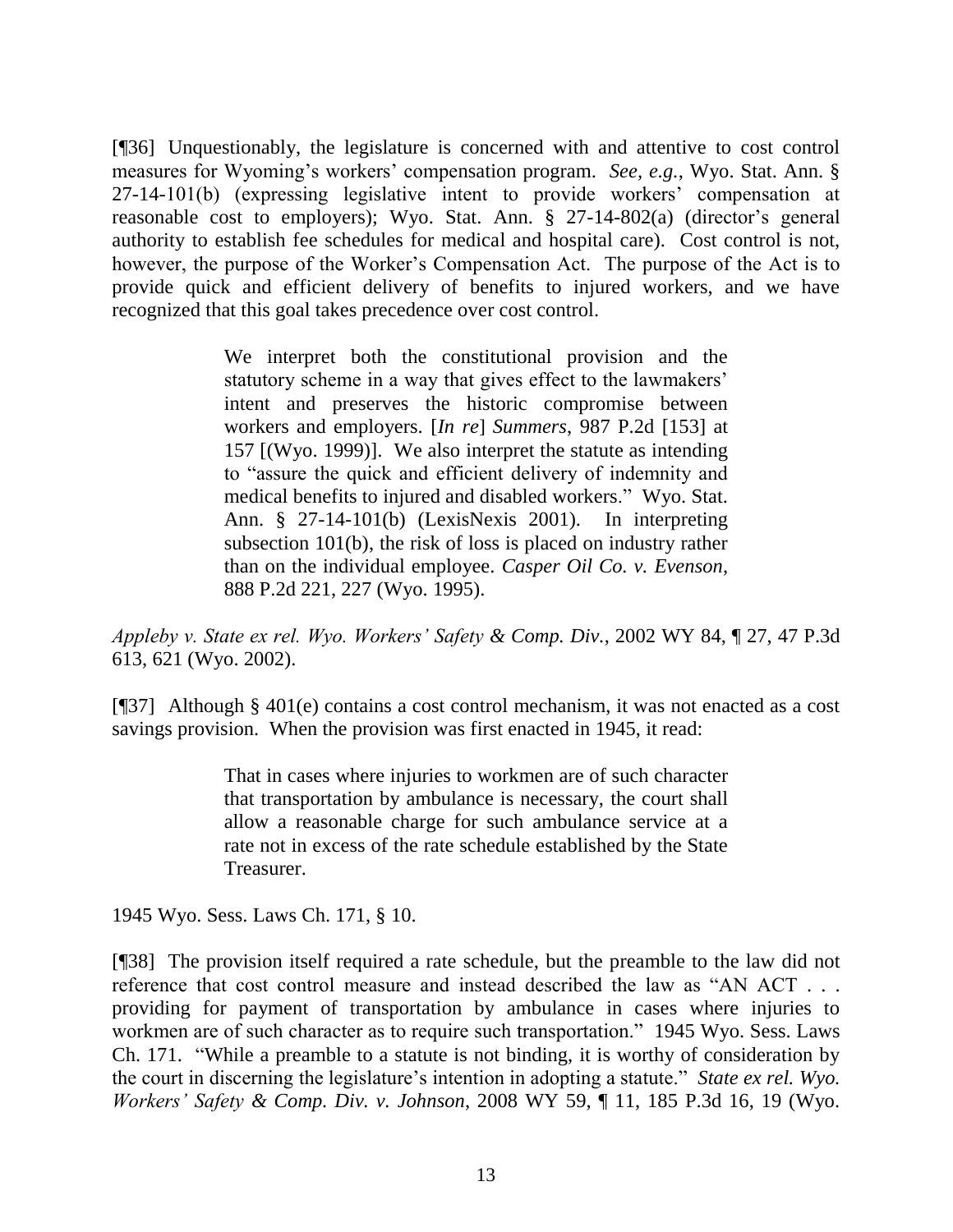2008) (quoting *Rawlinson v. Greer*[, 2003 WY 28, ¶ 20, 64 P.3d 120, 124 \(Wyo.](http://www.westlaw.com/Link/Document/FullText?findType=Y&serNum=2003185480&pubNum=0004645&originatingDoc=Ic976ed5d30d311ddb7e483ba170699a5&refType=RP&fi=co_pp_sp_4645_124&originationContext=document&vr=3.0&rs=cblt1.0&transitionType=DocumentItem&contextData=(sc.Keycite)#co_pp_sp_4645_124) 2003)). The preamble to the 1945 law illustrates that the legislature's objective was to provide the benefit of ambulance transportation to injured workers. While cost control was and remains a factor in delivering that benefit, as it surely is with any benefit, we find no evidence that the legislature would forgo providing an injured worker the benefit in the absence of a rate schedule.

[ $[$ ][39] For these reasons, we conclude the severing of § 401(e) is not plainly contrary to legislative intent. *See* Wyo. Stat. Ann. § 8-1-103(a)(viii) (providing for severance if not "plainly contrary to the intent of the legislature"). Rather, severing § 401(e) is entirely consistent with the Act's goal of quick and efficient delivery of medical benefits. Section 401(e), as severed, continues to ensure that an injured worker who requires transportation by air ambulance will have that cost covered.

[ $[$ 40] Finally, we disagree with the Division that, as severed, § 401(e) provides no guidance on the amount an air ambulance provider is to be paid and is therefore too vague to be workable. The Wyoming Constitution provides that compensation paid from the workers' compensation fund shall be "as may be fixed by law." Wyo. Const. art. 10, § 4(c). Two laws fix the air ambulance benefit. The first is § 401(e), which, as severed, authorizes the Division to pay an injured worker's necessary air ambulance expenses. The second is the ADA, which, as the Tenth Circuit explained, prohibits state action affecting the rate charged by an air ambulance provider.

> The Airline Deregulation Act's preemption provision states in pertinent part that "a State ... may not enact or enforce a law, regulation, or other provision having the force and effect of law related to a price, route, or service of an air carrier that may provide air transportation under this subpart." [49 U.S.C.](http://www.westlaw.com/Link/Document/FullText?findType=L&pubNum=1000546&cite=49USCAS41713&originatingDoc=I671afc20877311e79657885de1b1150a&refType=RB&originationContext=document&vr=3.0&rs=cblt1.0&transitionType=DocumentItem&contextData=(sc.UserEnteredCitation)#co_pp_3fed000053a85)  [§ 41713\(b\)\(1\).](http://www.westlaw.com/Link/Document/FullText?findType=L&pubNum=1000546&cite=49USCAS41713&originatingDoc=I671afc20877311e79657885de1b1150a&refType=RB&originationContext=document&vr=3.0&rs=cblt1.0&transitionType=DocumentItem&contextData=(sc.UserEnteredCitation)#co_pp_3fed000053a85) The Supreme Court has explained that this provision expresses "a broad pre-emptive purpose" and will preempt any "[s]tate enforcement actions having a connection with, or reference to, airline 'rates, routes, or services.'" *[Morales v. Trans World Airlines, Inc.](http://www.westlaw.com/Link/Document/FullText?findType=Y&serNum=1992098589&pubNum=0000708&originatingDoc=I671afc20877311e79657885de1b1150a&refType=RP&originationContext=document&vr=3.0&rs=cblt1.0&transitionType=DocumentItem&contextData=(sc.UserEnteredCitation))*, 504 U.S. 374, 383-84, [112 S.Ct. 2031, 119 L.Ed.2d 157 \(1992\).](http://www.westlaw.com/Link/Document/FullText?findType=Y&serNum=1992098589&pubNum=0000708&originatingDoc=I671afc20877311e79657885de1b1150a&refType=RP&originationContext=document&vr=3.0&rs=cblt1.0&transitionType=DocumentItem&contextData=(sc.UserEnteredCitation))

*EagleMed*, 868 F.3d at 899.<sup>3</sup>

 $\overline{a}$ 

<sup>&</sup>lt;sup>3</sup> We have held that the phrase "according to law," as used in a state statute necessarily includes pronouncements of the United States Supreme Court: "This Court concludes that the phrase must include United States Supreme Court case law for the simple reason that the decisions of that Court *are* the law, as binding upon the States as any acts of the legislative bodies." *Bear Cloud v. State*, 2013 WY 18, ¶ 36, 294 P.3d 36, 45 (Wyo. 2013) (emphasis in original). We see no reason to treat the phrase "fixed by law" any differently. As the Tenth Circuit held, Wyoming's workers' compensation law is subject to and preempted by the ADA, and the Division's actions must comply with that law's dictates.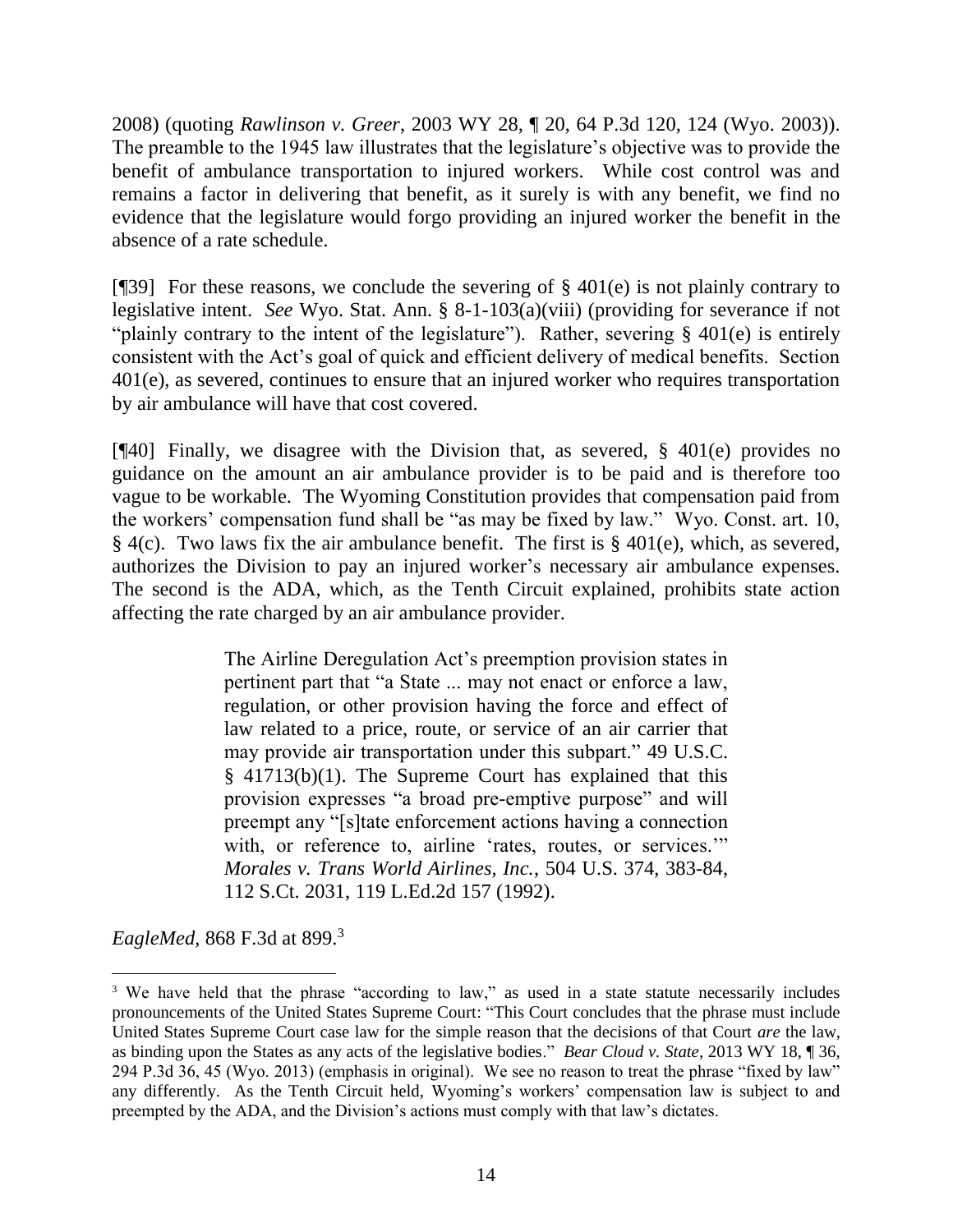[¶41] Under § 401(e), as severed, air ambulance charges incurred by an injured worker are covered expenses, and the Division has authority to pay those charges. Applying the ADA, the Division is barred from taking unilateral action to reduce Claimants' rates. Thus, the laws together are clear, and they require the Division to pay the full amount billed by Claimants.<sup>4</sup> The OAH did not have to add language to  $\S$  401(e) to reach that conclusion, and it did not exceed its authority by directing the Division to pay Claimants in full.

### **C. Constitutionality of OAH Order**

[¶42] In its final argument, the Division contends the OAH order violates Article 16, § 7 of the Wyoming Constitution because it orders a payment of state funds without legislative appropriation. We find no violation.

[¶43] Article 16, § 7 provides:

No money shall be paid out of the state treasury except upon appropriation by law and on warrant drawn by the proper officer, and no bills, claims, accounts or demands against the state, or any county or political subdivision, shall be audited, allowed or paid until a full itemized statement in writing, certified to under penalty of perjury, shall be filed with the officer or officers whose duty it may be to audit the same.

Wyo. Const. art. 16, § 7.

[¶44] In arguing that the OAH order violates this provision, the Division concedes that the Wyoming Worker's Compensation Act is considered a continuing appropriation and that the payment of claims under the Act requires no further action under Article 16, § 7. *See State ex rel. Henderson v. Burdick*, 4 Wyo. 272, 33 P. 125, 131 (1893) ("[T]he constitutional requirement that no money shall be paid from the treasury except by appropriations made by the legislature or by law means that no money shall be paid out of the treasury except in pursuance of some law."). The Division contends, however, that the only air ambulance payments authorized by Wyo. Stat. Ann. § 27-14-401(e) are those made in accordance with the Division's fee schedule. We disagree.

[¶45] The Division's argument ignores the effect of the OAH severability ruling, which we have upheld. When we hold a statute is severable, we are holding that the statute,

<sup>4</sup> This does not mean air ambulance companies are free to charge any amount they choose. Although the ADA precludes state regulation of air ambulance rates, the Secretary of Transportation may investigate and stop an air carrier's unfair or deceptive practices, methods of competition, or sale of air transportation. 49 U.S.C. § 41712 (2010).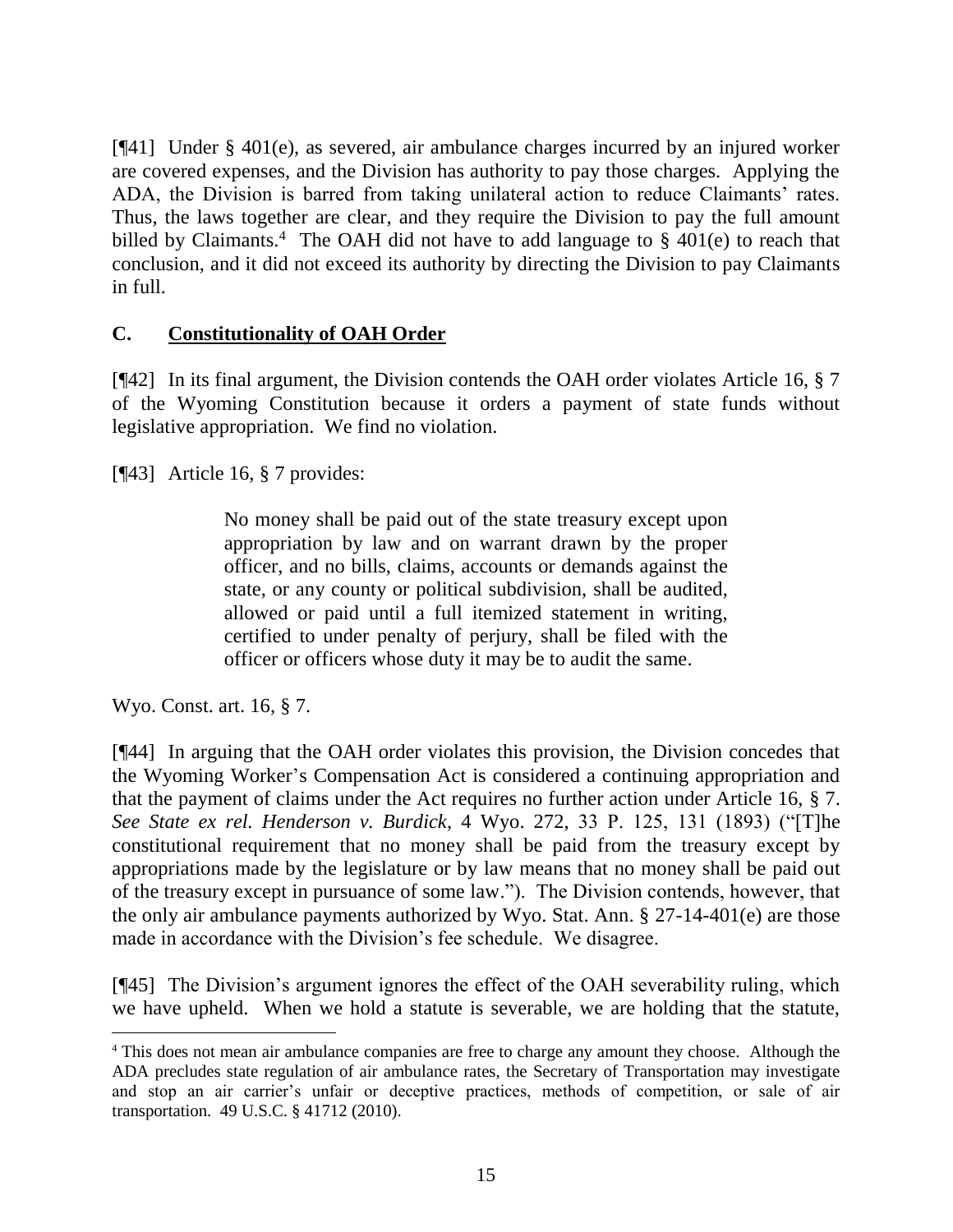without the severed portion, is operable and consistent with the legislature's intent. *See* Wyo. Stat. Ann. § 8-1-103(a)(viii). As we held above, § 401(e), as severed, authorizes the payment of Claimants' air ambulance charges in full. The severed statute is now part of the Act's continuing appropriation, and the OAH therefore did not order a payment without appropriation in violation of Article 16, § 7.

# **II. Appeal No. S-18-0068**

[¶46] Air Methods filed a motion for pre- and post-judgment interest on its claims ten days after the Division filed its petition for review of the OAH summary judgment order. The OAH denied the motion for lack of jurisdiction, reasoning that once the Division filed its petition for review, jurisdiction over the entire matter vested in the district court. It further ruled that even if it had jurisdiction to rule on the motion, it had no statutory authority to award interest on a worker's compensation claim. We conclude the OAH had jurisdiction to rule on the motion, but we affirm the OAH conclusion that it had no statutory authority to award interest. Before turning to our discussion of the jurisdictional and statutory authority questions, however, we must first address the parties' differing positions on the finality and effect of the OAH summary judgment order.

## **A. Finality and Effect of the Summary Judgment Order**

[¶47] The Division contends the order directing payment of the air ambulance charges was a final appealable order and that it impliedly denied Air Methods' request for interest. In keeping with this position, the Division argues that Air Methods should have filed either a direct appeal or a cross-appeal of the summary judgment order and its failure to do so renders its appeal untimely. On that basis, the Division has filed a motion to dismiss Air Methods' appeal. We took that motion under advisement pending our record review.

[¶48] Air Methods takes a different view of the summary judgment order. It contends the order either impliedly granted its request for interest, but did not calculate the amount due, or it left the question unanswered. On that basis, it argues the summary judgment order was not a final order, and the Division's petition for review was premature.

[¶49] We begin by looking to Air Methods' claims that were referred to the OAH for hearing and on which Air Methods sought summary judgment. Air Methods' claims consisted of notices of objection to the Division's underpayment of seventy separate billings. The objections did not claim a right to or make a demand for interest on the underpayments and instead claimed only a right to the difference between the amount billed and the amount paid. Similarly, in the exhibits to its summary judgment motion, Air Methods included summary tabulations of its claims, but those tabulations did not reference a claim for interest on the underpaid billings.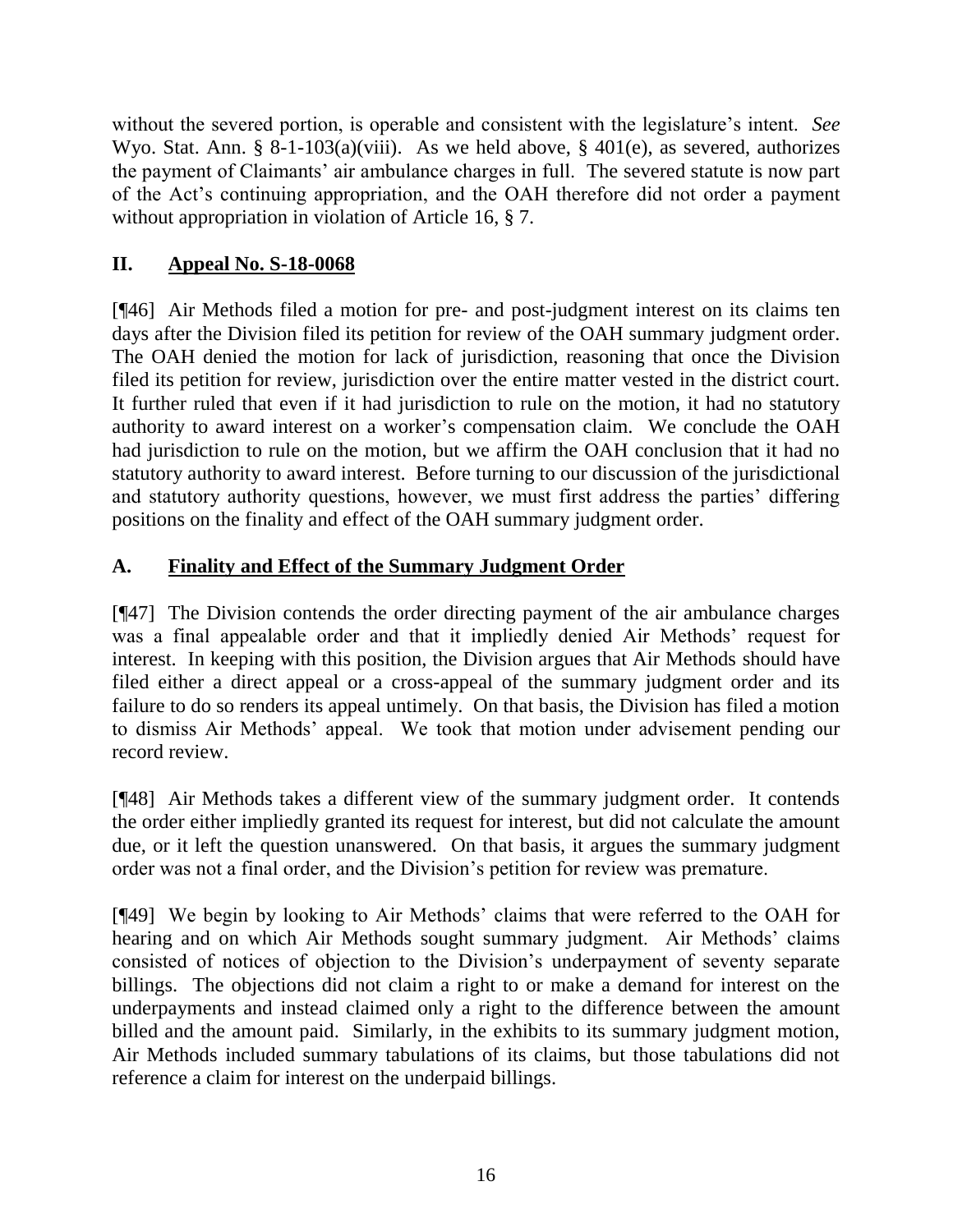[¶50] During oral argument on the summary judgment motions, Air Methods remained silent on its claim for interest. Counsel for Air Methods argued its claim for relief, but stated it again in the manner stated in its notices of objection and summary judgment exhibits—the unpaid portion of the billing, with no reference to interest.

> So, you know, we're back to where we began. We stayed this case to get an answer on that one legal question that we all knew would supply the rule of the decision. We got that – we got that answer from Judge Johnson. He's answered all of the questions that the Division raises here. So we'd ask that the Court grant the claimant's motion and order the Division to pay the full bill charges as set forth in the pleadings.

[¶51] The only mention Air Methods made of its request for interest was a passing reference to it in the concluding paragraph of its summary judgment motion, where it requested an award of the underpayments, "together with pre- and post-judgment interest to the extent permitted by law." Aside from this passing reference, the motion offered no argument or legal analysis to support the request.

[¶52] Not surprisingly, then, the OAH summary judgment order, while explicit in its relief, did not address Air Methods' request for interest. The order directed:

> 1. The Division's March 17, 2017 Motion for Summary Disposition is DENIED.

> 2. Air Methods' April 20, 2017 Motion for Summary Judgment and EagleMed/Med-Trans April 20, 2017 Motion for Summary Judgment are GRANTED.

> 3. The Air Ambulance Companies are entitled to reimbursement of the full amount of the air ambulance service charges submitted and billed to the Division in all of the consolidated claims before this Office.

> 4. This case is returned to the Wyoming Workers' Compensation Division.

[¶53] We find it clear that Air Methods' request for interest was neither at issue in the summary judgment proceedings nor impliedly ruled on by the summary judgment order. That being the case, the order contained no adverse ruling for Air Methods to appeal, and we therefore deny the Division's motion to dismiss Air Methods' appeal as untimely.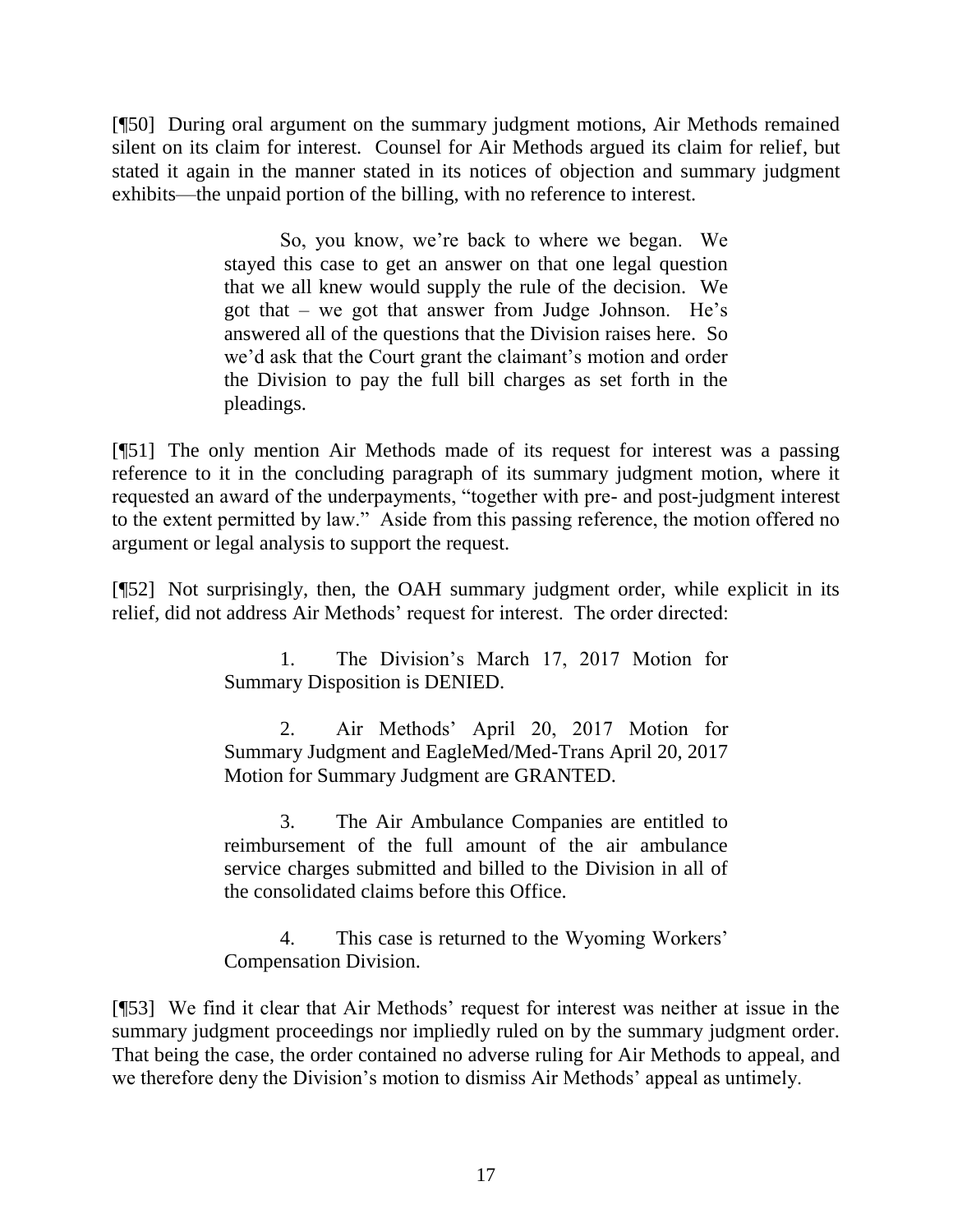[¶54] Turning to the question of whether the Division's petition for review was premature, we have said that "[a] final administrative order is one ending the proceedings, leaving nothing further to be accomplished. If the agency retains the matter for further action, the order is not final." *Douglass v. Wyo. Dep't of Transp.*, 2008 WY 77, ¶ 17, 187 P.3d 850, 854 (Wyo. 2008) (quoting *[MGTC, Inc. v. Public Serv. Comm'n](http://www.westlaw.com/Link/Document/FullText?findType=Y&serNum=1987042973&pubNum=0000661&originatingDoc=Ideb4b5394dbf11ddb5cbad29a280d47c&refType=RP&fi=co_pp_sp_661_106&originationContext=document&vr=3.0&rs=cblt1.0&transitionType=DocumentItem&contextData=(sc.Keycite)#co_pp_sp_661_106)*, [735 P.2d 103, 106 \(Wyo.](http://www.westlaw.com/Link/Document/FullText?findType=Y&serNum=1987042973&pubNum=0000661&originatingDoc=Ideb4b5394dbf11ddb5cbad29a280d47c&refType=RP&fi=co_pp_sp_661_106&originationContext=document&vr=3.0&rs=cblt1.0&transitionType=DocumentItem&contextData=(sc.Keycite)#co_pp_sp_661_106) 1987)). The summary judgment order was couched in terms of a final order, and expressly stated no further action would be taken on the claims before the OAH. The order fully addressed the merits of Claimants' objections to the Division's underpayments, and it granted the relief Claimants requested in those objections—the difference between the amount billed and the amount paid. Thus, as to the Claimants' notices of objection and the claims made therein, the summary judgment order was a final appealable order, and the Division did not prematurely file its petition for review.

[¶55] This leaves Air Methods' claim for interest on the Division's underpayments as a claim separate from its claims for the difference between the billings and payments. We turn then to our consideration of the OAH's jurisdiction to rule on the interest request as a separate claim and its statutory authority to make such an award.<sup>5</sup>

# **B. OAH Jurisdiction to Rule on Interest Motion**

[¶56] "Subject matter jurisdiction is 'the power to hear and determine the matter in controversy between the parties.'" *Linch v. Linch*, 2015 WY 141, ¶ 17, 361 P.3d 308, 313 (Wyo. 2015) (quoting *Brush v. Davis*, 2013 WY 161, ¶ 9, 315 P.3d 648, 651 (Wyo. 2013)). It refers to "the authority to consider and decide 'cases of the general class of which the proceeding belongs.'" *Id.* ¶ 17, 361 P.3d at 314 (quoting *Brush*, ¶ 9, 315 P.3d at 651); *see also Crofts*, ¶ 38, 367 P.3d at 628; *[Birkle v. State ex rel. Wyo. Workers' Safety](http://www.westlaw.com/Link/Document/FullText?findType=Y&serNum=2011210581&pubNum=0004645&originatingDoc=I485baa46b69f11e590d4edf60ce7d742&refType=RP&fi=co_pp_sp_4645_189&originationContext=document&vr=3.0&rs=cblt1.0&transitionType=DocumentItem&contextData=(sc.Search)#co_pp_sp_4645_189)  & Comp. Div.*[, 2007 WY 9, ¶¶ 5-6, 11, 150 P.3d 187, 189-90 \(Wyo.](http://www.westlaw.com/Link/Document/FullText?findType=Y&serNum=2011210581&pubNum=0004645&originatingDoc=I485baa46b69f11e590d4edf60ce7d742&refType=RP&fi=co_pp_sp_4645_189&originationContext=document&vr=3.0&rs=cblt1.0&transitionType=DocumentItem&contextData=(sc.Search)#co_pp_sp_4645_189) 2007) (same principles of jurisdiction apply to administrative agencies). The question is therefore whether a claim for interest on a worker's compensation claim is within the general class of claims the OAH has the authority to decide.

[¶57] Wyo. Stat. Ann. § 27-14-616 addresses the jurisdiction of the OAH and the Medical Commission, the two administrative entities authorized to hear contested workers' compensation claims. It provides:

> The decision to refer a contested case to the office of administrative hearings or a medical hearing panel established under this section shall not be subject to further administrative review. Following referral by the division, *the*

<sup>5</sup> The Division does not contend that Air Methods waived any claim to interest by failing to include the claim in its notices of objection or by failing to cogently raise the question in its summary judgment motion, and we therefore do not address that question.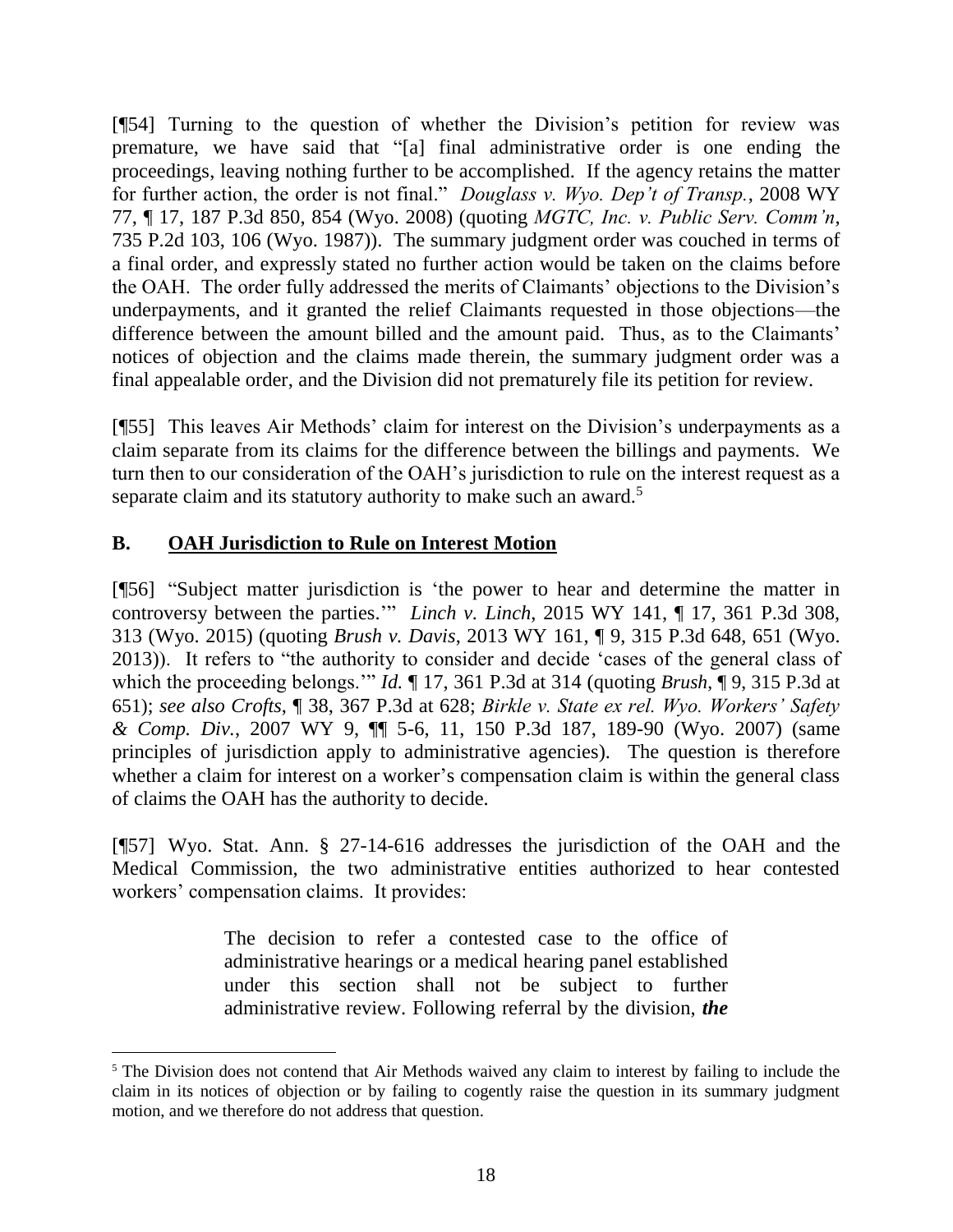*hearing examiner* or medical hearing panel *shall have jurisdiction to hear and decide all issues related to the written notice of objection filed pursuant to [W.S. 27-14-](http://www.westlaw.com/Link/Document/FullText?findType=L&pubNum=1000377&cite=WYSTS27-14-601&originatingDoc=N0BD8ACE014D211DDA95A8E9A1A243DA5&refType=SP&originationContext=document&vr=3.0&rs=cblt1.0&transitionType=DocumentItem&contextData=(sc.UserEnteredCitation)#co_pp_340a00009b6f3) [601\(k\)](http://www.westlaw.com/Link/Document/FullText?findType=L&pubNum=1000377&cite=WYSTS27-14-601&originatingDoc=N0BD8ACE014D211DDA95A8E9A1A243DA5&refType=SP&originationContext=document&vr=3.0&rs=cblt1.0&transitionType=DocumentItem&contextData=(sc.UserEnteredCitation)#co_pp_340a00009b6f3)*.

Wyo. Stat. Ann. § 27-14-616(b)(iv) (LexisNexis 2017) (emphasis added).

[¶58] Air Methods' motion for interest on its underpaid billings was a separate claim, but it was undoubtedly an issue related to its objections to the Division's underpayment. The OAH therefore, generally speaking, had jurisdiction to consider the motion. The remaining question is whether the Division's filing of its petition for review divested the OAH of that jurisdiction.

[¶59] W.R.A.P. 12 governs appeals from administrative agencies, but while that rule outlines requirements specific to administrative appeals, it does not make the other rules inapplicable.

> All appeals, reviews pursuant to Rule 12, certifications under Rules 11 or 12, and petitions for writ of review pursuant to Rule 13 shall be governed by these rules. Where the term "appellate court" is used in these rules, it refers to either the district court or the supreme court as circumstances make appropriate. The term "trial court" refers to either a district court, a circuit court, or a municipal court.

W.R.A.P. 1.02(a).

[¶60] W.R.A.P. 6.01 addresses the docketing of appeals and jurisdiction, and by its terms applies to all appeals, including administrative appeals. It provides:

> (a) The case shall be docketed in the appellate court when the notice of the completion of the record, as provided in [Rule 3.05\(a\),](http://www.westlaw.com/Link/Document/FullText?findType=L&pubNum=1008793&cite=WYRRAPR3.05&originatingDoc=N523729201B6011DD91439915CDABBB1A&refType=LQ&originationContext=document&vr=3.0&rs=cblt1.0&transitionType=DocumentItem&contextData=(sc.Category)) is transmitted to the appellate court together with the filing fee or an order granting leave to proceed in forma pauperis on appeal. The clerk of the appellate court shall serve the parties to the appeal notice that the appeal has been docketed and set forth the briefing schedule in accord with Rule 7.

> (b) *The appellate court shall acquire jurisdiction over the matters appealed when the case is docketed*. In all cases, the trial court retains jurisdiction over all matters and proceedings not the subject of the appeal, including all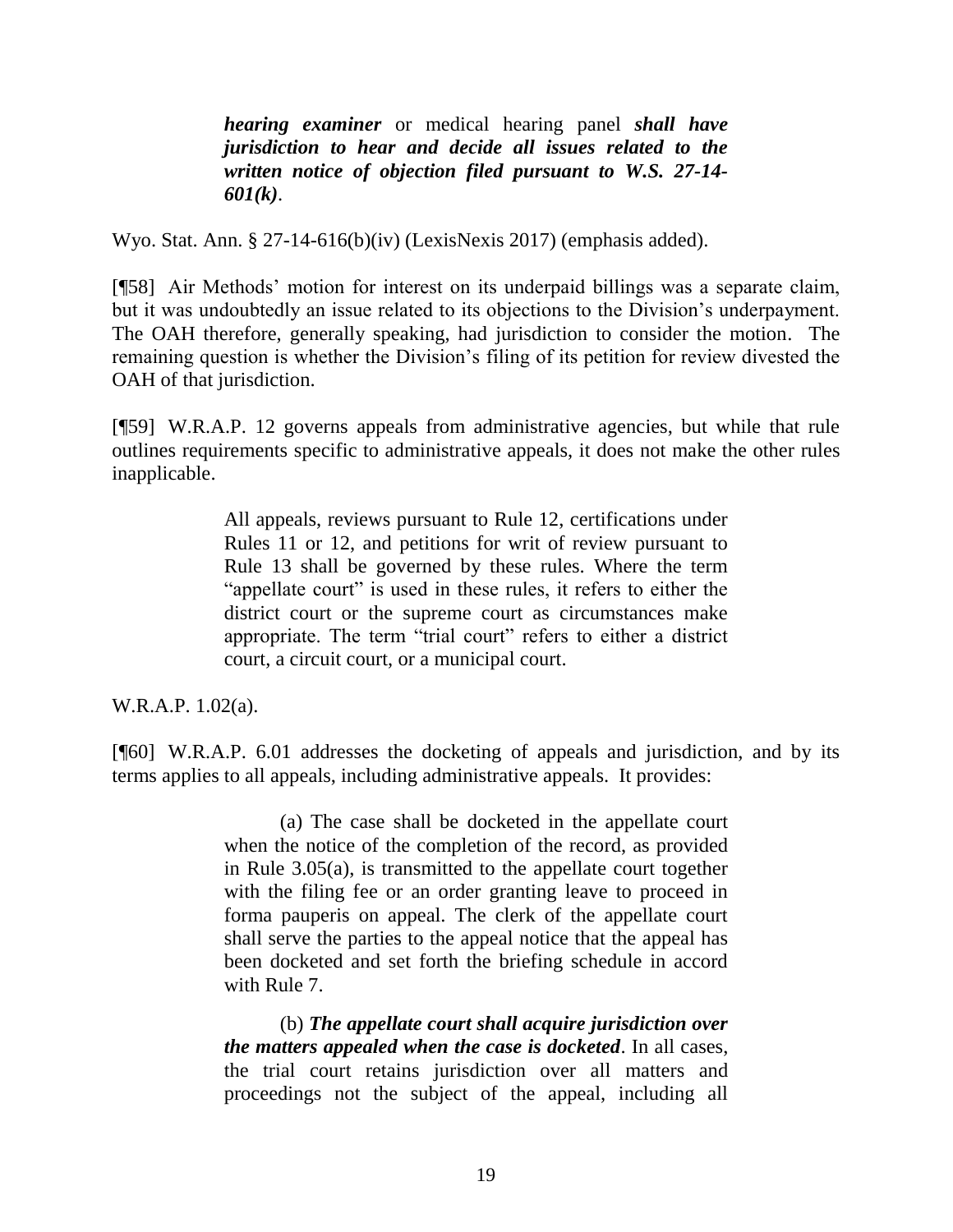matters covered by Rules 4 and 5, unless otherwise ordered by the appellate court.

(c) A district court shall have jurisdiction of appeals from interlocutory orders of administrative agencies and circuit courts and municipal courts, and questions certified pursuant to Rule 11, and petitions pursuant to Rule 13.

(d) The supreme court shall have jurisdiction of appeals from interlocutory orders of a district court, and questions certified pursuant to Rules 11 or 12, and petitions pursuant to Rule 13.

(e) The appellate court has authority to ascertain its jurisdiction of the appeal once the case is docketed by the clerk of the appellate court.

W.R.A.P. 6.01 (emphasis added).

[¶61] Rule 6.01(b) does not detail an administrative entity's retained jurisdiction as explicitly as it does a trial court's. As used in the rules, however, the term "appellate court" includes a district court when it hears an appeal from an agency order, and Rule 6.01(b) therefore speaks to that court's jurisdiction on the filing of a petition for review. The jurisdiction a district court acquires as an appellate court extends only to the matters appealed.<sup>6</sup> The administrative agency, in turn, implicitly retains jurisdiction over matters not decided by or at issue in the appealed order.<sup>7</sup>

[¶62] Air Methods' interest claim was not addressed in the summary judgment order and therefore was not included in the matter over which the district court acquired jurisdiction. The claim instead presented an issue separate from but related to the Air Methods objections referred for hearing, and the OAH retained jurisdiction to rule on the interest motion. *See* Wyo. Stat. Ann. § 27-14-616(b)(iv) ("Following referral by the division, the hearing examiner or medical hearing panel shall have jurisdiction to hear and decide all issues related to the written notice of objection filed pursuant to [W.S. 27-](http://www.westlaw.com/Link/Document/FullText?findType=L&pubNum=1000377&cite=WYSTS27-14-601&originatingDoc=N0BD8ACE014D211DDA95A8E9A1A243DA5&refType=SP&originationContext=document&vr=3.0&rs=cblt1.0&transitionType=DocumentItem&contextData=(sc.UserEnteredCitation)#co_pp_340a00009b6f3)  $14-601(k)$ ."). In that regard, the interest motion was similar to matters over which we

<sup>&</sup>lt;sup>6</sup> This would include jurisdiction over related matters such as the appointment of counsel where authorized. *See, e.g.*, Wyo. Stat. Ann. § 27-14-615 (authorizing a district court to "appoint an attorney to represent the employee during proceedings in the district court and appeal to the supreme court").

<sup>&</sup>lt;sup>7</sup> An example is an application for attorney fees. While W.R.A.P. 12.04 requires that a petition for review be filed within thirty days of service of a final OAH decision, Chapter 5, § 3(c) of the OAH Special Rules Relating to Workers' Compensation directs that "[a]ll requests for fees and costs shall be submitted to the Office within ninety (90) days of the final order." The district court will have acquired jurisdiction over the matter appealed, but the OAH retains jurisdiction to rule on the application for fees.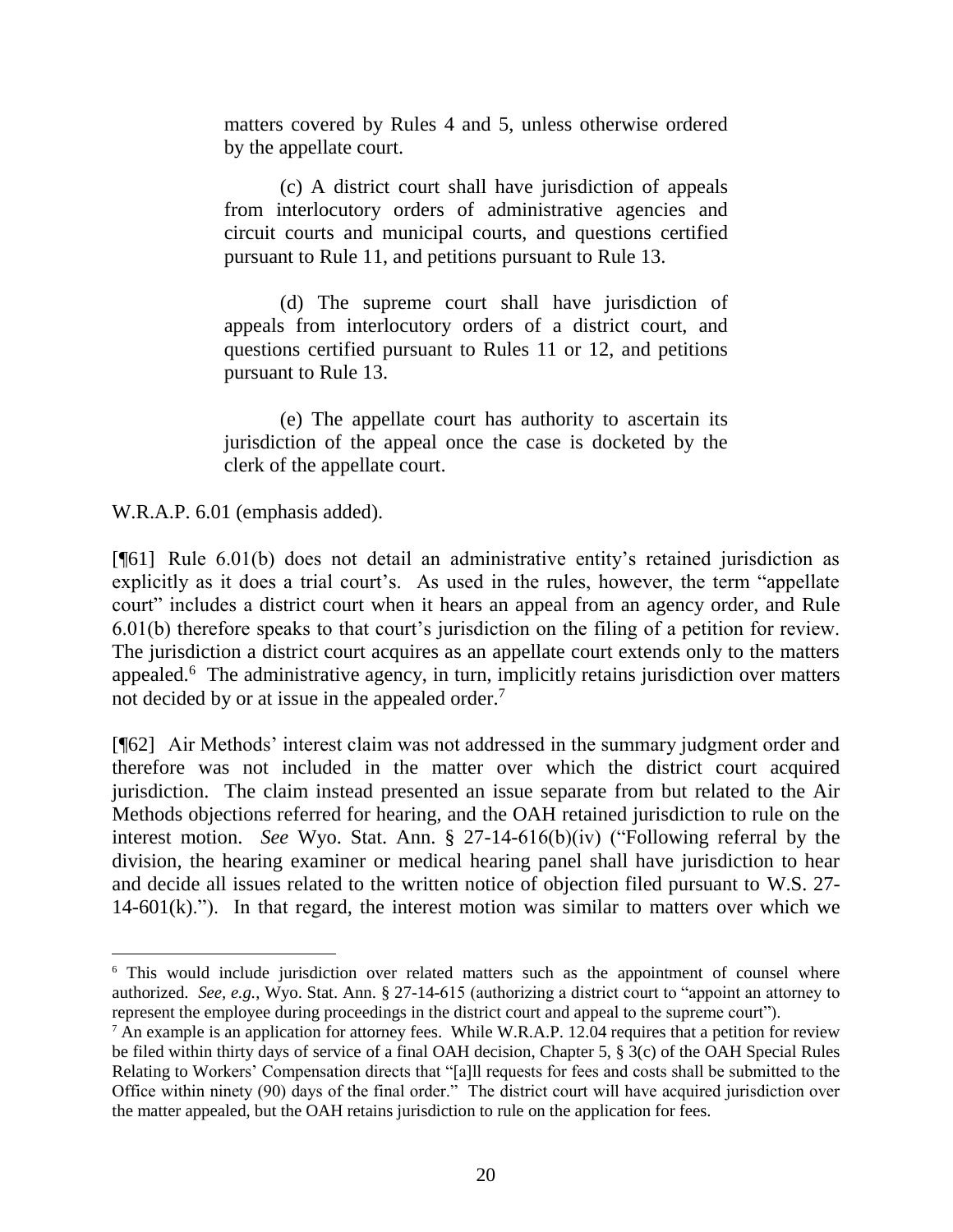have found a trial court retains jurisdiction upon the filing of a notice of appeal with this Court. *See, e.g.*, *Garwood v. Garwood*, 2010 WY 91, ¶ 27, 233 P.3d 977, 984 (Wyo. 2010) ("The district court's judgment did not address attorneys' fees and costs. Because those issues were not the subject of the Trustees' appeal, the district court did not lose jurisdiction to address them."); *In re Paternity of IC*, 941 P.2d 46, 50-51 (Wyo. 1997) (upholding district court jurisdiction to determine visitation and support while mother's paternity appeal was pending); *Moore v. Moore*, 809 P.2d 255, 258 (Wyo. 1991) ("[A]dditional proceedings, which are collateral to the issues presented in the appeal and which do not affect the issues on appeal or the outcome of the appeal, may be conducted in the district court even while the appeal is pending in this court.").

[¶63] Having determined the OAH had jurisdiction to address Air Methods' interest motion, we turn to the question of its statutory authority to make such an award.

# **C. Statutory Authority to Award Interest**

[¶64] "[A]n agency has and may properly exercise only those powers authorized by the legislature." *State ex rel. Dep't of Workforce Servs., Wyo. Workers' Safety and Comp. Div. v. Clements*, 2014 WY 68, ¶ 14, 326 P.3d 177, 181 (Wyo. 2014) (citation omitted). Air Methods concedes that the Worker's Compensation Act does not expressly authorize an award of interest on contested claims, but it nonetheless contends that the OAH erred in denying its interest motion. It argues that Wyo. Stat. Ann. § 1-16-102(a), the general interest statute for decrees and judgments, authorized an award of pre- and post-judgment interest on its claims. Alternatively, it urges this Court to find, as a matter of policy, an implied authority under the Act to award interest on contested claims. We reject both arguments.

## **1. Authority under Wyoming's General Interest Statute**

[ $[$ 65] Wyo. Stat. Ann. § 1-16-102(a) (LexisNexis 2017) provides, in part, that "all decrees and judgments for the payment of money shall bear interest at ten percent (10%) per year from the date of rendition until paid." We have interpreted this provision as applying only to awards that are rightly considered judgments. *Hot Springs Cty. Sch. Dist. No. 1 v. Strube Constr. Co.*, 715 P.2d 540, 549 (Wyo. 1986). For example, in *Hot Springs*, we held the statute inapplicable to an arbitration award because such awards are not treated as judgments under the Uniform Arbitration Act. *Id*.

> We do not believe our legislature intended that the provisions of [§ 1-16-102\(a\)](http://www.westlaw.com/Link/Document/FullText?findType=L&pubNum=1000377&cite=WYSTS1-16-102&originatingDoc=I99e8ba08f53811d9b386b232635db992&refType=SP&originationContext=document&vr=3.0&rs=cblt1.0&transitionType=DocumentItem&contextData=(sc.Default)#co_pp_8b3b0000958a4) apply to arbitration awards.

> In reaching this conclusion, we are not without guidance from the legislature. In the Uniform Arbitration Act itself, awards are not treated as judgments for purposes of enforcement until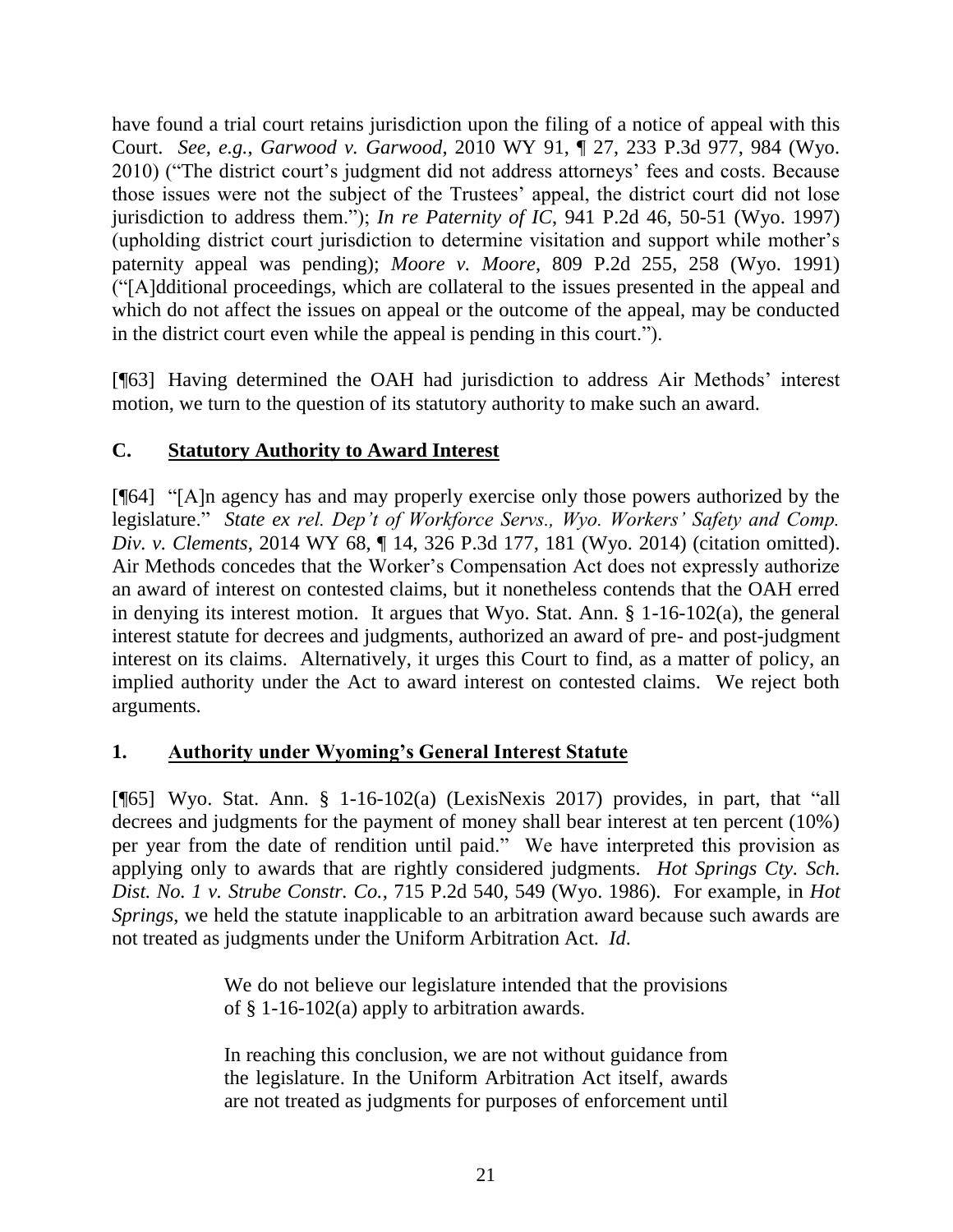"the granting of an order confirming, modifying or correcting an award" by the district court.

*Hot Springs*, 715 P.2d at 549.

[¶66] The same reasoning applies here. An award of workers' compensation benefits is an administrative determination, not a judgment.

> Each determination or award within the meaning of this act is an administrative determination of the rights of the employer, the employee and the disposition of money within the worker's compensation account as to all matters involved. No determination shall be final without notice and opportunity for hearing as required by this act.

Wyo. Stat. Ann. § 27-14-606 (LexisNexis 2017).

[¶67] Because workers' compensation awards are administrative determinations, not judgments, we follow our reasoning in *Hot Springs* and conclude that the legislature did not intend the general interest statute to apply. This conclusion is reinforced by our general rule that a specific statute controls over a general statute. *See Hall v. Park County*, 2010 WY 124, ¶ 12, 238 P.3d 580, 584 (Wyo. 2010) (rejecting application of general savings statute to governmental claim where the more specific and comprehensive Wyoming Governmental Claims Act contained no savings statute). Wyoming's workers' compensation law is a set of specific statutes comprehensively crafted to give effect to a balance between the rights of workers and employers. *Appleby*, ¶ 27, 47 P.3d at 621. We can discern no basis from which we may glean a legislative intent to interject a general statutory interest rate, which at ten percent is particularly onerous, into the more specific and comprehensive workers' compensation law.

[¶68] Our decision in *World Mart, Inc. v. Ditsch*, 855 P.2d 1228 (Wyo. 1993), does not persuade us otherwise. Air Methods cites to *World Mart* as a decision where this Court relied on cases applying the general interest statute to uphold an award of pre-judgment interest by the Fair Employment Commission. It points out that our decision upheld that award despite the Commission's lack of express statutory authority to award interest. Air Methods' reliance on *World Mart* is misplaced.

[¶69] The sole question concerning the award of interest in *World Mart* was whether the employee's claim was liquidated, which would support a claim of pre-judgment interest, or unliquidated, which would not. *World Mart*, 855 P.2d at 1236. The employer did not challenge the authority of the Commission to award interest, and our Court did not address the question. Our sole holding on the question was one directed to the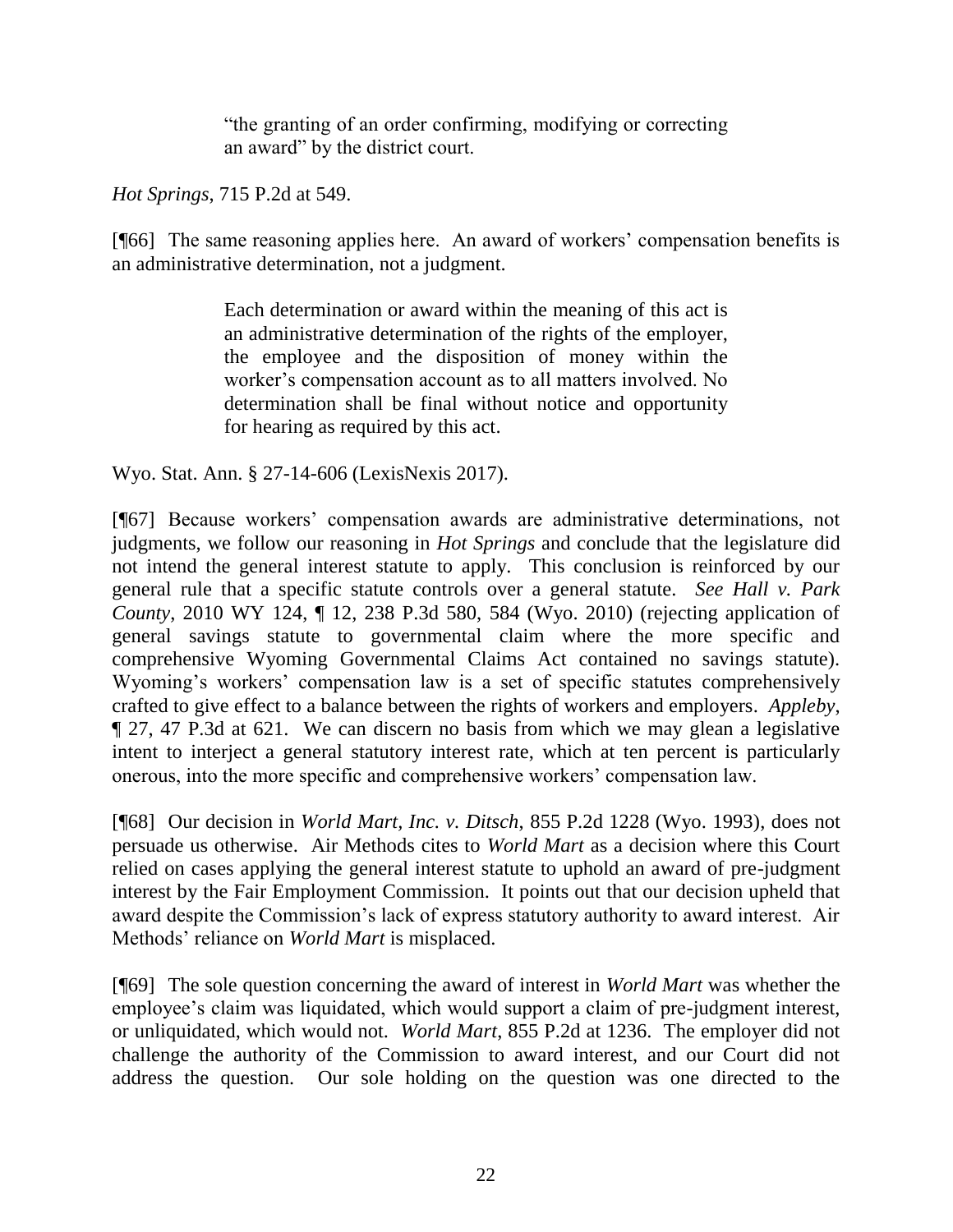Commission's mathematic ability to compute interest, not its authority to make such an award.

> The hearing officer could accurately and readily compute Ditsch's back pay award based upon the parties' written evidence submitted at the hearing. It follows that there was no error in the grant by the hearing officer of prejudgment interest on the liquidated sum of \$66.81 per day. *[Holst v.](http://www.westlaw.com/Link/Document/FullText?findType=Y&serNum=1985109076&pubNum=661&originatingDoc=Id12163fdf59c11d98ac8f235252e36df&refType=RP&originationContext=document&vr=3.0&rs=cblt1.0&transitionType=DocumentItem&contextData=(sc.Default))  Guynn*[, 696 P.2d 632 \(Wyo.1985\);](http://www.westlaw.com/Link/Document/FullText?findType=Y&serNum=1985109076&pubNum=661&originatingDoc=Id12163fdf59c11d98ac8f235252e36df&refType=RP&originationContext=document&vr=3.0&rs=cblt1.0&transitionType=DocumentItem&contextData=(sc.Default)) *[Rissler & McMurry Co. v.](http://www.westlaw.com/Link/Document/FullText?findType=Y&serNum=1977111144&pubNum=661&originatingDoc=Id12163fdf59c11d98ac8f235252e36df&refType=RP&originationContext=document&vr=3.0&rs=cblt1.0&transitionType=DocumentItem&contextData=(sc.Default))  Atlantic Richfield Co.*[, 559 P.2d 25 \(Wyo.1977\).](http://www.westlaw.com/Link/Document/FullText?findType=Y&serNum=1977111144&pubNum=661&originatingDoc=Id12163fdf59c11d98ac8f235252e36df&refType=RP&originationContext=document&vr=3.0&rs=cblt1.0&transitionType=DocumentItem&contextData=(sc.Default))

*World Mart*, 855 P.2d at 1237.

 $\overline{a}$ 

[¶70] *World Mart* does not stand for the proposition that an administrative agency has implied authority to award interest under Wyoming's general interest provision. Wyo. Stat. Ann. § 1-16-102 applies to judgments and decrees, not to administrative awards. We therefore reject the general interest provision as a basis for awarding interest on a contested worker's compensation claim.<sup>8</sup>

## **2. Implied Authority to Award Interest**

[¶71] Air Methods next argues that this Court should follow the lead of other states and find that the Worker's Compensation Act, in keeping with the Act's policy and aims, impliedly authorizes an award of interest on contested claims. While we do not dismiss the sound policy reasons that may support an award of interest on contested claims, we have consistently held that we will not add benefits to the workers' compensation law that the legislature itself has not seen fit to provide.

> Courts are, in fact, to exercise restraint and adhere strictly to the literal terms of the statute when addressing limitations directly mandated by the legislature. *Seckman* [*[v. Wyo-Ben,](http://www.westlaw.com/Link/Document/FullText?findType=Y&serNum=1989167483&pubNum=661&originatingDoc=If0f6c67df57a11d9b386b232635db992&refType=RP&fi=co_pp_sp_661_165&originationContext=document&vr=3.0&rs=cblt1.0&transitionType=DocumentItem&contextData=(sc.Keycite)#co_pp_sp_661_165)  Inc.*[\], 783 P.2d \[161\] at 165](http://www.westlaw.com/Link/Document/FullText?findType=Y&serNum=1989167483&pubNum=661&originatingDoc=If0f6c67df57a11d9b386b232635db992&refType=RP&fi=co_pp_sp_661_165&originationContext=document&vr=3.0&rs=cblt1.0&transitionType=DocumentItem&contextData=(sc.Keycite)#co_pp_sp_661_165) [(Wyo. 1989)]. In particular, the courts are not free under the guise of liberal construction to extend worker's compensation benefits to injuries that do not reasonably fall within the statute. *[In re Hardison](http://www.westlaw.com/Link/Document/FullText?findType=Y&serNum=1967127769&pubNum=661&originatingDoc=If0f6c67df57a11d9b386b232635db992&refType=RP&fi=co_pp_sp_661_322&originationContext=document&vr=3.0&rs=cblt1.0&transitionType=DocumentItem&contextData=(sc.Keycite)#co_pp_sp_661_322)*, 429 P.2d [320] at 322 [\[\(Wyo. 1967\)\];](http://www.westlaw.com/Link/Document/FullText?findType=Y&serNum=1967127769&pubNum=661&originatingDoc=If0f6c67df57a11d9b386b232635db992&refType=RP&fi=co_pp_sp_661_322&originationContext=document&vr=3.0&rs=cblt1.0&transitionType=DocumentItem&contextData=(sc.Keycite)#co_pp_sp_661_322) *[Matter of Van Matre](http://www.westlaw.com/Link/Document/FullText?findType=Y&serNum=1983106451&pubNum=661&originatingDoc=If0f6c67df57a11d9b386b232635db992&refType=RP&fi=co_pp_sp_661_818&originationContext=document&vr=3.0&rs=cblt1.0&transitionType=DocumentItem&contextData=(sc.Keycite)#co_pp_sp_661_818)*, 657 P.2d

<sup>8</sup> The same is true of Wyo. Stat. Ann. § 40-14-106(e), which provides that interest on money shall be at 7% per annum. Although we have held that in the absence of contractual agreement to another rate, the statutory 7% rate applies to an award of prejudgment interest, *KM Upstream, LLC v. Elkhorn Constr., Inc.*, 2012 WY 79,  $\P$  45, 278 P.3d 711, 727 (Wyo. 2012), that is again an award that is made when a judgment is entered. Because a worker's compensation award is not a judgment, prejudgment interest at the 7% rate is not available.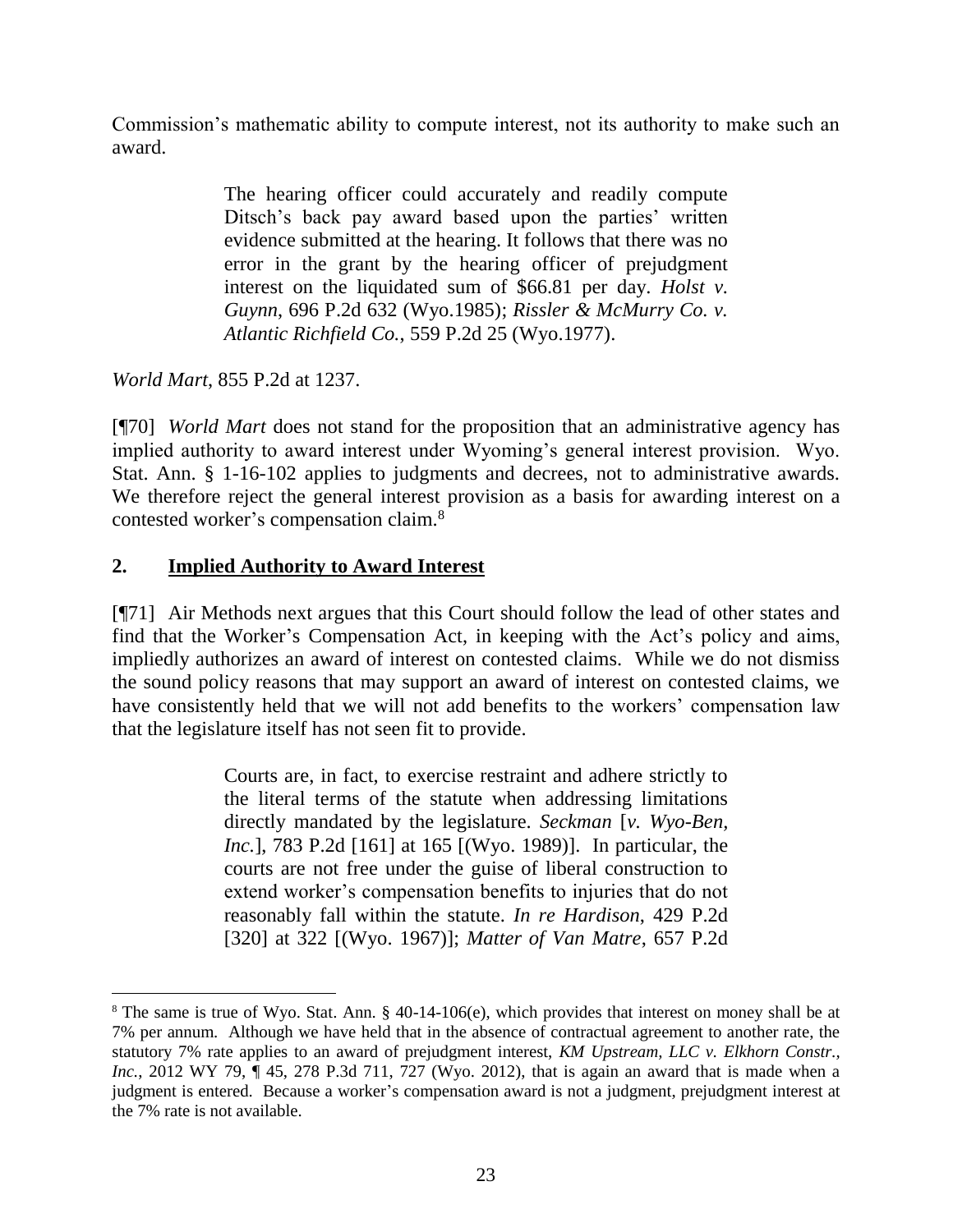[815] at 818 [\[\(Wyo. 1983\)\];](http://www.westlaw.com/Link/Document/FullText?findType=Y&serNum=1983106451&pubNum=661&originatingDoc=If0f6c67df57a11d9b386b232635db992&refType=RP&fi=co_pp_sp_661_818&originationContext=document&vr=3.0&rs=cblt1.0&transitionType=DocumentItem&contextData=(sc.Keycite)#co_pp_sp_661_818) *[Deloges v. State ex rel. Worker's](http://www.westlaw.com/Link/Document/FullText?findType=Y&serNum=1988035575&pubNum=661&originatingDoc=If0f6c67df57a11d9b386b232635db992&refType=RP&fi=co_pp_sp_661_1331&originationContext=document&vr=3.0&rs=cblt1.0&transitionType=DocumentItem&contextData=(sc.Keycite)#co_pp_sp_661_1331)  Comp. Div.*[, 750 P.2d 1329, 1331 \(Wyo.1988\).](http://www.westlaw.com/Link/Document/FullText?findType=Y&serNum=1988035575&pubNum=661&originatingDoc=If0f6c67df57a11d9b386b232635db992&refType=RP&fi=co_pp_sp_661_1331&originationContext=document&vr=3.0&rs=cblt1.0&transitionType=DocumentItem&contextData=(sc.Keycite)#co_pp_sp_661_1331)

*Corman v. State ex rel. Wyo. Workers' Comp. Div.*, 909 P.2d 966, 971 (Wyo. 1996).

[¶72] Whether interest will be permitted on contested workers' compensation claims is a policy question for the legislature, and we will not invade its province. *See Gordon*, ¶ 55, 413 P.3d at 1109 ("The judiciary will not encroach into the legislative field of policy making[.]"); *Cheyenne Newspapers, Inc. v. Bd. of Trustees of Laramie County Sch. Dist. No. One*, 2016 WY 113, ¶ 24, 384 P.3d 679, 685-86 (Wyo. 2016) (recognizing legislature's prerogative to address and balance policy concerns). We are particularly reluctant to prescribe policy in the area of workers' compensation, where the legislature has enacted legislation to implement what is recognized as an "historic compromise between workers and employers." *Appleby*, ¶ 27, 47 P.3d at 621. In that regard, we agree with the observations made by the Indiana Supreme Court in rejecting a claim for interest where its workers' compensation law likewise contained no express authority for such an award.

> Essentially, Indiana's Worker's Compensation Act sets forth a comprehensive system for the compensation of injuries arising out of and in the course of employment. As demonstrated by the various approaches taken in other jurisdictions, crafting a rule that allows interest on medical payments or worker's compensation benefits involves choosing among an array of equally compelling policy considerations. Because the system is uniquely legislative in nature and alters the common law rights and liabilities of both employees and employers, appellate courts should be hesitant to disturb the delicate balance the General Assembly has reached and thus refrain from applying provisions not expressly included in the statutory scheme.

*Christopher R. Brown, D.D.S., Inc. v. Decatur County Mem'l Hosp.*, 892 N.E.2d 642, 649 (Ind. 2008); *see also Weaver v. State Indus. Ins. System*, 756 P.2d 1195, 1195-96 (Nev. 1988) (noting legislature's likely awareness that many claims would be litigated and deferring to its presumed policy choice to not include interest awards from its comprehensive legislation).

[¶73] The balancing of considerations required for determining whether contested workers' compensation claims is a matter on which we defer to the legislature. We therefore decline Air Methods' invitation to find an implied authority to award interest on Air Methods' claims.